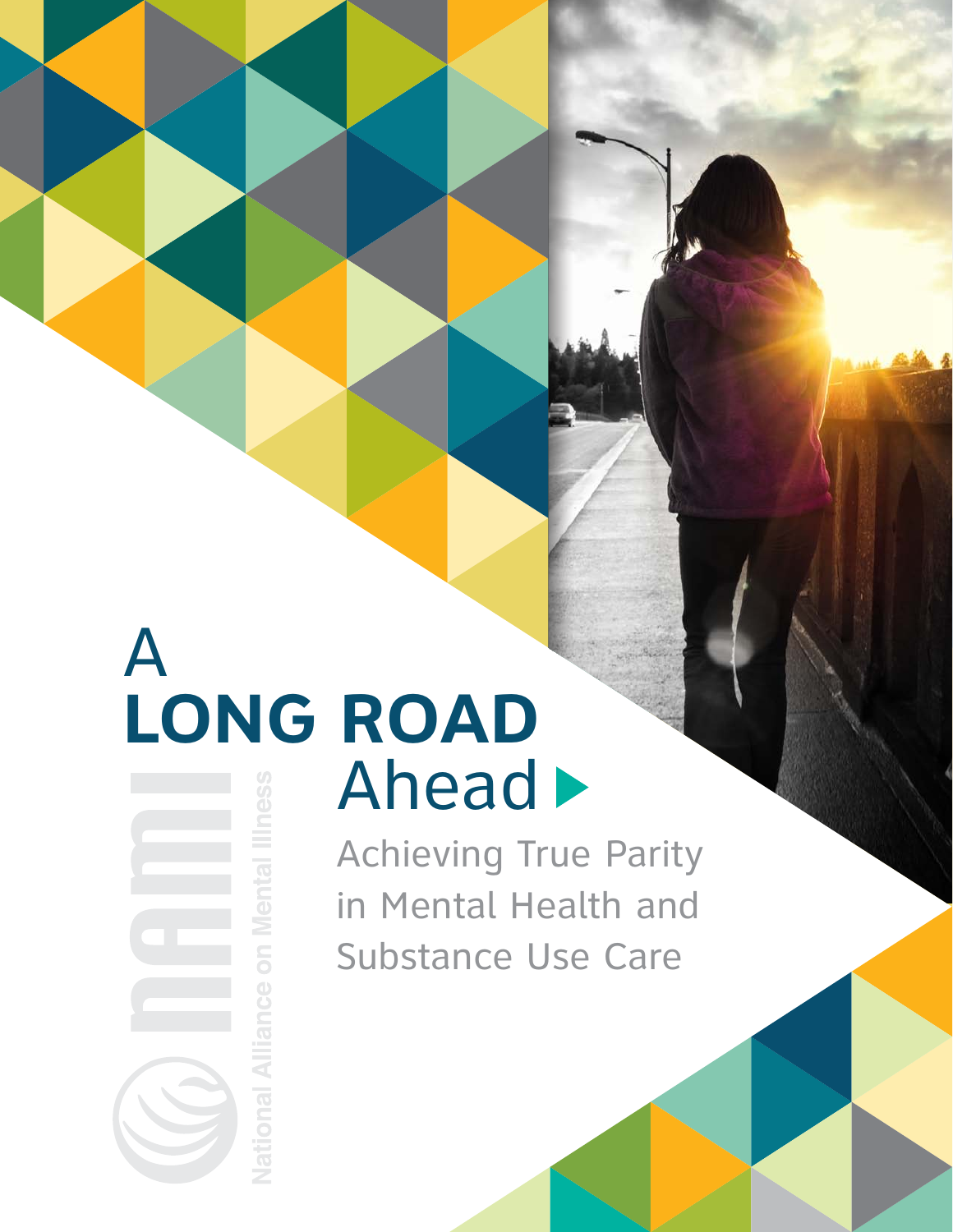

Copyright April 2015, the National Alliance on Mental Illness (NAMI)

NAMI is the National Alliance on Mental Illness, the nation's largest grassroots mental health organization. NAMI provides advocacy, education, support and public awareness so that all individuals and families affected by mental illness can build better lives.

#### **Acknowledgements and Gratitude**

This report was prepared by the staff at NAMI including Ron Honberg, Sita Diehl and Dania Douglas. NAMI expresses sincere gratitude to Avalere Health for analysis of Qualified Health Plans in the Exchanges and to Christina Van Regenmorter, Centerstone Research Institute, for assistance with the Coverage for Care survey data analysis. We also offer our thanks to public policy interns Jeffrey Roberson, Corinne Ruth and Everly Groves for preparing and implementing the survey. This report is made possible by the leadership of Mary Giliberti, Executive Director. Thank you to Jessica Hart, Emily Cepla, Darcy Gruttadaro, Katrina Gay, Bob Carolla and the others who provided helpful review and comments during the preparation of the report. We deeply appreciate the 2,720 individuals and family members affected by mental illnesses or substance use disorders who responded to the survey, sharing their experience of health insurance coverage.

This report was made possible by generous support from Eli Lilly and Company, Genentech, Otsuka Pharmaceutical, and a generous NAMI donor who does not wish to be identified.

www.nami.org HelpLine: (800) 950-NAMI (6264) Twitter: @NAMICommunicate Facebook: facebook.com/officialNAMI NAMI, 3803 N. Fairfax Drive, Suite 100, Arlington, VA 22203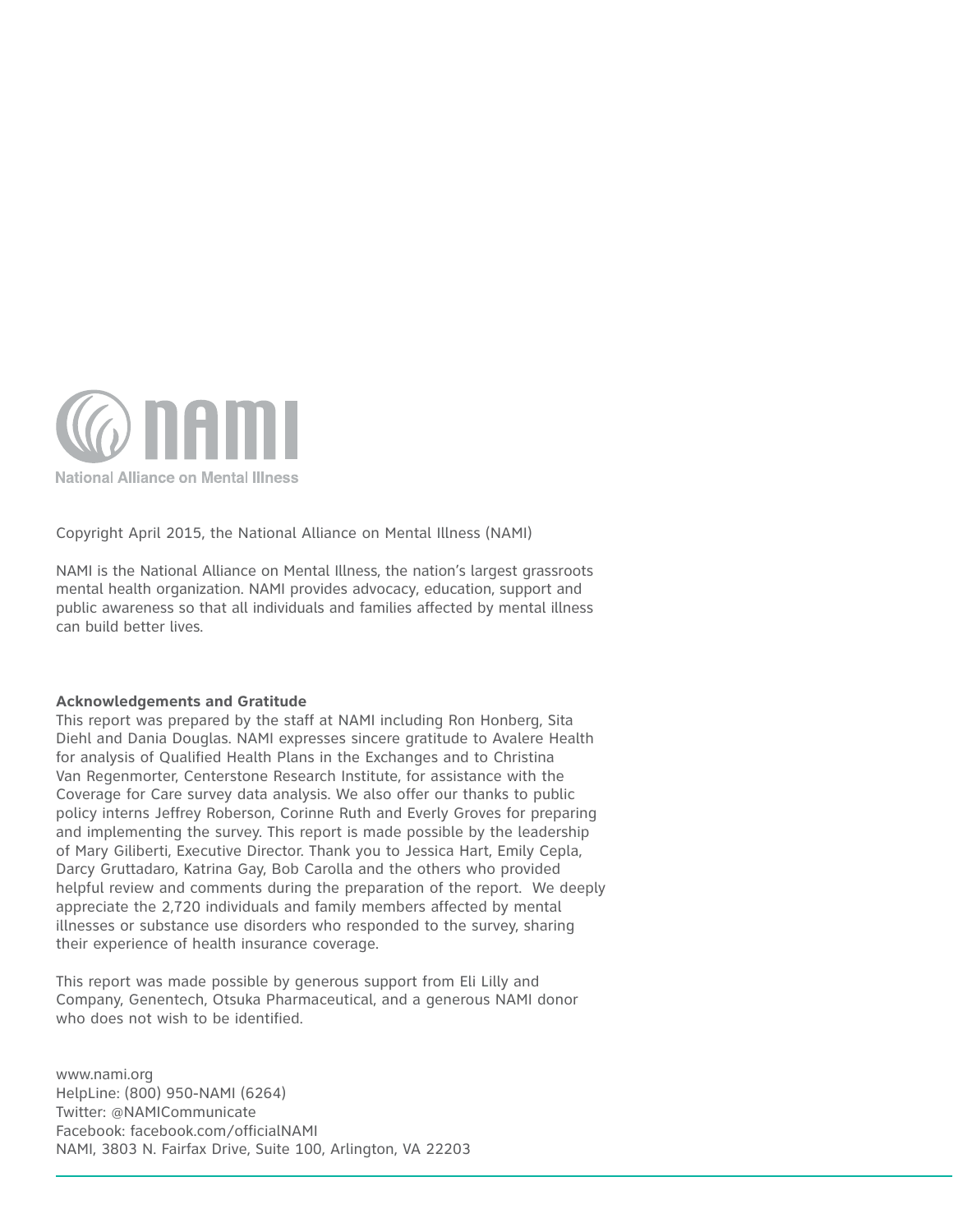

## **INTRODUCTION A Long Road Ahead – Achieving True Parity in Mental Health and Substance Use Care**

For too long, people who need mental health and substance use care have been subjected to pervasive discrimination in health insurance. Health plans for people with pre-existing mental illness, if they included mental health benefits at all, have historically been more expensive, with limited benefits and significant administrative hurdles to obtaining care.

The Paul Wellstone and Pete Domenici Mental Health Parity and Addiction Equity Act (MHPAEA) enacted by Congress in 2008, was designed to remedy a major piece of the problem.<sup>i</sup> This landmark law applies to employer-sponsored health plans with more than 50 employees, including self-insured and fully insured plans.<sup>ii</sup> MHPAEA does not require insurers to cover mental health and substance use treatment benefits, but if a plan includes these benefits, coverage must be on par with medical and surgical benefits.<sup>iii</sup>

The Patient Protection and Affordable Care Act of 2010 (ACA) strengthened parity requirements set forth in MHPAEA by extending federal parity requirements to individual and small group plans. Further, mental health and substance use disorder services were mandated as one of ten categories of Essential Health Benefits required for all plans sold though the federal health insurance marketplace, or state exchanges.

These two important laws represent a monumental step forward in the long fight to end discriminatory coverage

of mental illness and substance use disorders in health insurance policies. However, it is well known that efforts to achieve meaningful social change are far from over when laws are passed. Achieving true equity in accessing mental health and substance use disorder care requires vigilant attention by advocates and public agencies responsible for enforcement.

This report describes a survey conducted by NAMI to assess the experiences of people living with mental illness and their families with private health insurance. The findings of the survey are supplemented with an analysis of 84 health plans in the top 15 states by projected 2014 exchange enrollment. Our findings reveal that while progress is being made in law, we have a long way to go to achieve true parity in mental health and substance use care.

The report describes a number of barriers that people with mental illness and substance use disorders encounter in their efforts to obtain quality care. Some of these barriers appear to be worse for mental health or substance use treatment, while others apply equally to medical care. These barriers include:

- Serious problems in finding mental health providers in health insurance plan networks;
- • High rates of denials of authorization for mental health and substance use care by insurers;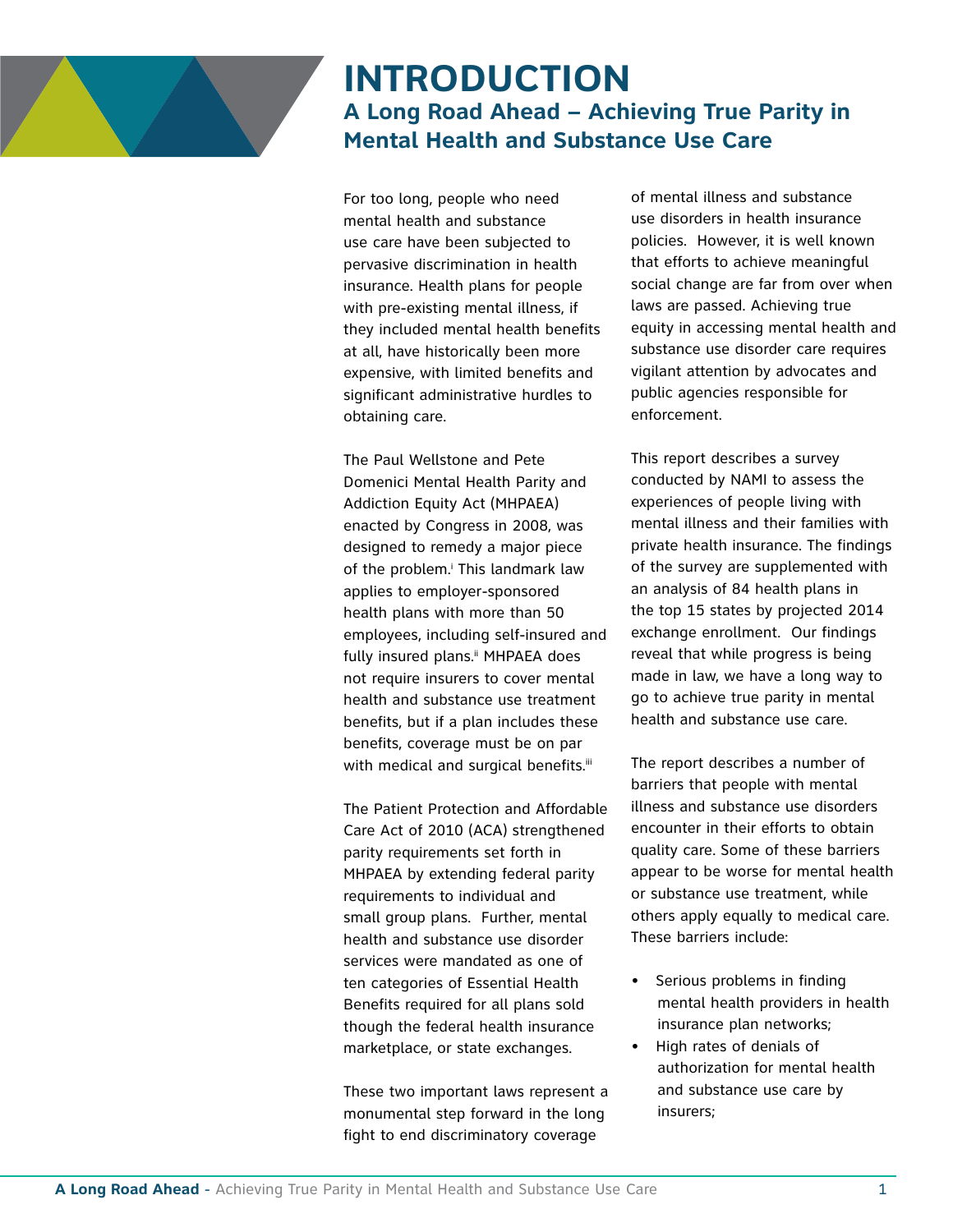- Barriers to accessing psychiatric medications in health plans;
- • High out of pocket costs for prescription drugs that appear to deter participation in both mental health and medical treatment;
- High co-pays, deductibles and co-insurance rates that impose barriers to mental health treatment;
- Serious deficiencies in access to information necessary to enable consumers to make informed decisions about the health plans that are best for them in ACA networks.

Although people living with mental illness and substance use disorders are grateful for the steps Congress and the Administration have taken to increase fairness through MHPAEA and the ACA, the problems described in this report must be addressed for the great promise of these landmark laws to translate into improved access to quality care.

#### **Report Findings**

**1. Consumers and family members report serious problems with finding mental health providers in their health plans.** 

Whether health insurance is obtained through employment or purchased by individuals through health insurance marketplaces, a significant percentage of respondents to our survey reported problems in finding mental health providers in their health plans. The most significant problem identified was difficulty accessing therapists or counselors for outpatient mental health or substance use disorder treatment, followed closely by difficulties accessing psychiatrists. Respondents also reported higher rates of difficulty accessing inpatient psychiatric or residential treatment than they did for accessing medical specialty services, primary care services, or inpatient medical

*"Our rural county has incredible lack of compassionate, effective resources for mental health and substance abuse. My son is on an injectable medication. It was very difficult to find a provider who would administer the medication. The insurance company did find a provider, but he is not innetwork."* 

treatment. Consumers clearly face more significant barriers to accessing inpatient and outpatient psychiatric or mental health care than they do in accessing inpatient or outpatient medical specialty or primary care.

#### **Cannot find a provider in the plan's network: all private insurance**

Therapist/counselor MH or SU Psychiatrist/other MH prescriber Inpatient MH Residential psychiatric Inpatient/Residential, SU Medical Specialist (Non-MH) PCP/Pediatrician Inpatient medical



#### **Cannot find a provider in the plan's network: ACA only**

Therapist/counselor MH or SU Psychiatrist/other MH prescriber Inpatient MH Residential psychiatric Inpatient/Residential, SU Medical Specialist (Non-MH) PCP/Pediatrician Inpatient medical

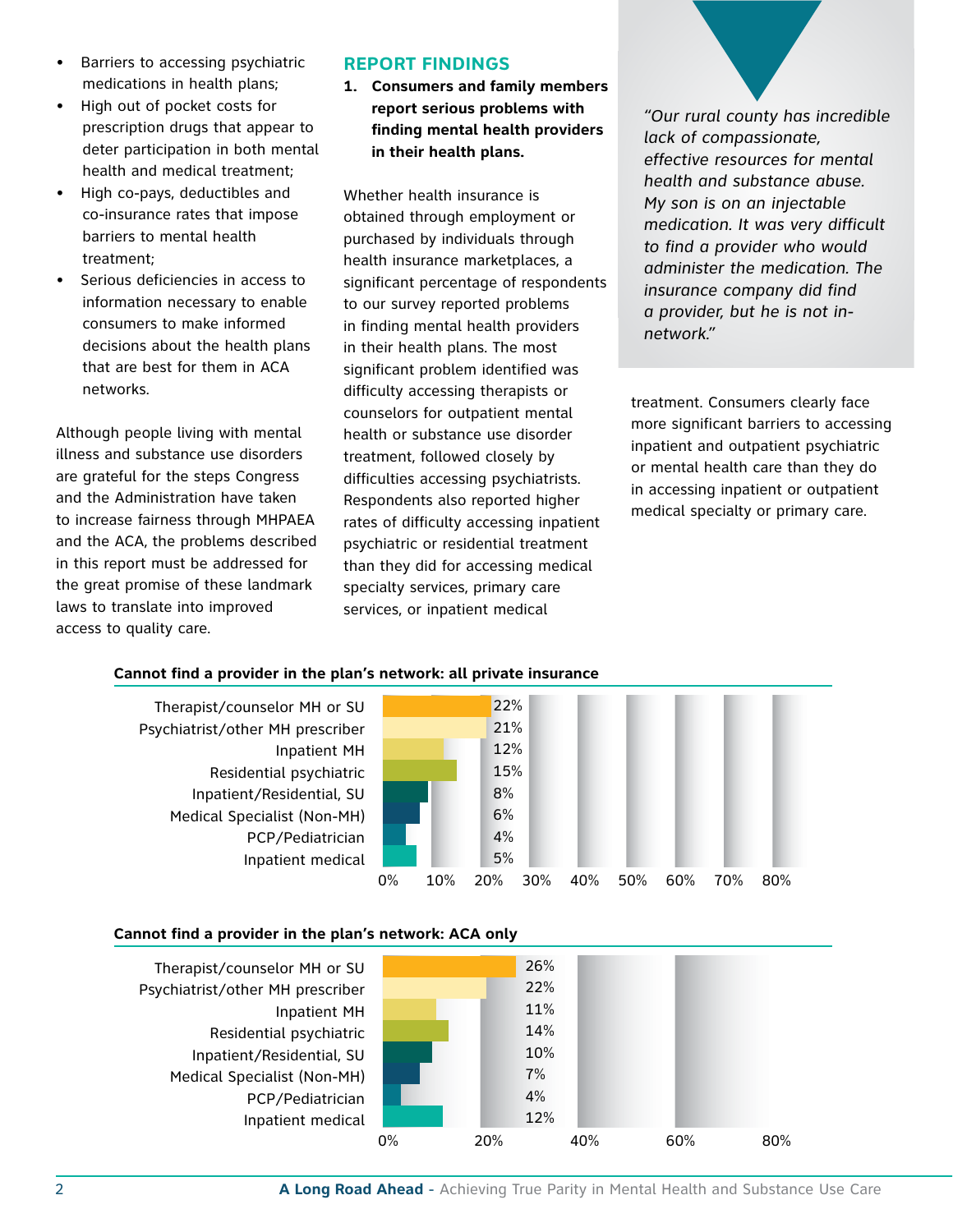Most likely, these barriers are attributable both to severe shortages in qualified mental health professionals in most parts of the country and to inadequate provider networks maintained by health insurance plans. The nationwide mental health workforce shortage is well documented, and these problems are particularly acute in rural regions. According to the Substance Abuse and Mental Health Services Administration (SAMHSA), 55% of U.S. Counties have no practicing psychiatrists, psychologists or social workers.iv

Making matters worse, concerns have emerged that a significant number of mental health professionals included in networks of Qualified Health Plans (QHPs) included in health insurance exchanges may not actually be available to plan participants. For example, in January, 2015, the Mental Health Association of Maryland published a study which revealed that only 14% of the psychiatrists listed in QHPs in the Maryland exchange were actually accepting new patients and available for an appointment within 45 days. $v$ 

*"My insurance will pay my primary care doctor more for a 10-minute appointment for the flu, than it will allow my psychiatrist for an hour-long treatment session. For this reason, my own psychiatrist along with many others, no longer accepts insurance."*

> Compounding the problem of mental health workforce shortages is the reality that many practicing psychiatrists do not accept health insurance, confining their clientele to people with the resources to pay out of pocket. A recent study published in JAMA Psychiatry revealed that only 55% of psychiatrists accepted insurance in 2009-2010 as compared

to 88.7% among physicians in other medical specialties. The data further revealed significantly lower Medicare and Medicaid acceptance rates among psychiatrists than physicians in other medical specialties.vi

A number of reasons are cited for the distressingly low rates of psychiatrists accepting insurance, including lower payment rates for psychiatrists (although the study cited above reveals comparable payments for psychiatrists and other medical specialties), the longer duration of therapy sessions versus medical appointments and the burden of documentation requirements for solo practitioners.vii

The difficulties respondents reported accessing mental health therapists and counselors is more surprising. Psychologists, social workers and mental health counselors provide vital psychotherapy and counseling to people with mental illness and/or substance use disorders. The finding that so many respondents had trouble obtaining a therapist who would take their health plan, suggests that these individuals, despite having insurance, may have little or no access to needed services and supports.

A recent report issued by the Commonwealth Fund revealed that premiums on average are significantly lower for people purchasing health insurance through the Marketplaces than originally anticipated. A primary reason for this is that beneficiaries are selecting lower cost plans that also have far more limited provider networks.viii

Whatever the reason for the reported difficulties in accessing providers, the goals of mental health and substance use parity will be frustrated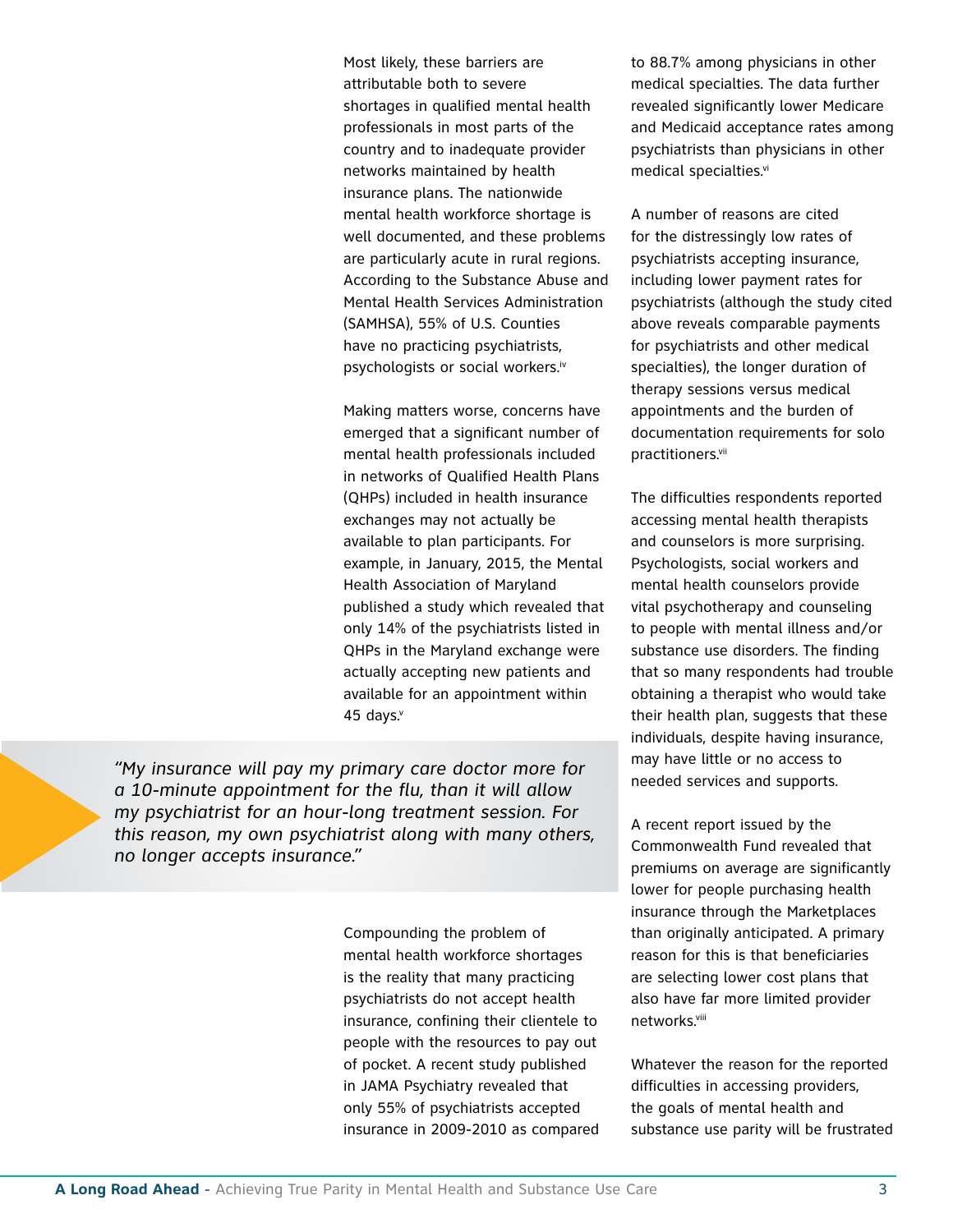by insufficient access to providers qualified and willing to serve people with mental illness or substance use disorders. In fact, problems with access to services may be exacerbated as demand increases due to more people having insurance through the ACA.ix

#### **2. Insurers are denying authorization for mental health care at higher levels than they are for other types of medical care.**

The parity requirements in MHPAEA apply to both Quantifiable Treatment Limits (QTLs), such as cost sharing, visit limits, or deductibles, and to Non-Quantifiable Treatment Limits (NQTLs), such as medical necessity criteria used by insurance companies and managed care organizations to approve or deny care. "Medical necessity" is a managed care tool intended to evaluate whether care proposed by a provider for a given patient is reasonable, necessary and appropriate, based on evidence-based clinical standards of care. Consumers, family members and providers often complain that mental health or substance use treatment is denied as not medically necessary arbitrarily and without reasonable explanation.<sup>x</sup>

NAMI asked respondents whether their health plan has denied mental health, substance use and/or medical services recommended by their clinician because they were deemed

*"Our health insurance denied all claims for one year retroactively, asking all of my and then all of my husband's providers to refund monies paid, putting my health, my psychiatric health, and my husband's health at risk."* 

"not medically necessary." Because of MHPAEA's application to NQTLs such as medical necessity, the reasonable expectation is that reported denials of care for mental health, substance use, and medical care would be roughly equal.

However, nearly one third (29%) of respondents reported that they or their family member had been denied mental health care on the basis of medical necessity, more than twice the percentage who reported being denied general medical care. 18% of respondents reported being denied substance use care and 14% denied general medical care. For ACA plans, rates of reported denials based on medical necessity were lower, but denials for mental health care were still nearly twice the rate of denials for general medical care.<sup>1</sup>



#### **Service denials based on medical necessity criteria: all private insurance**

<sup>1</sup> Only four of the ACA respondents reported seeking substance use care. This was too few to accurately compare responses with other types of care.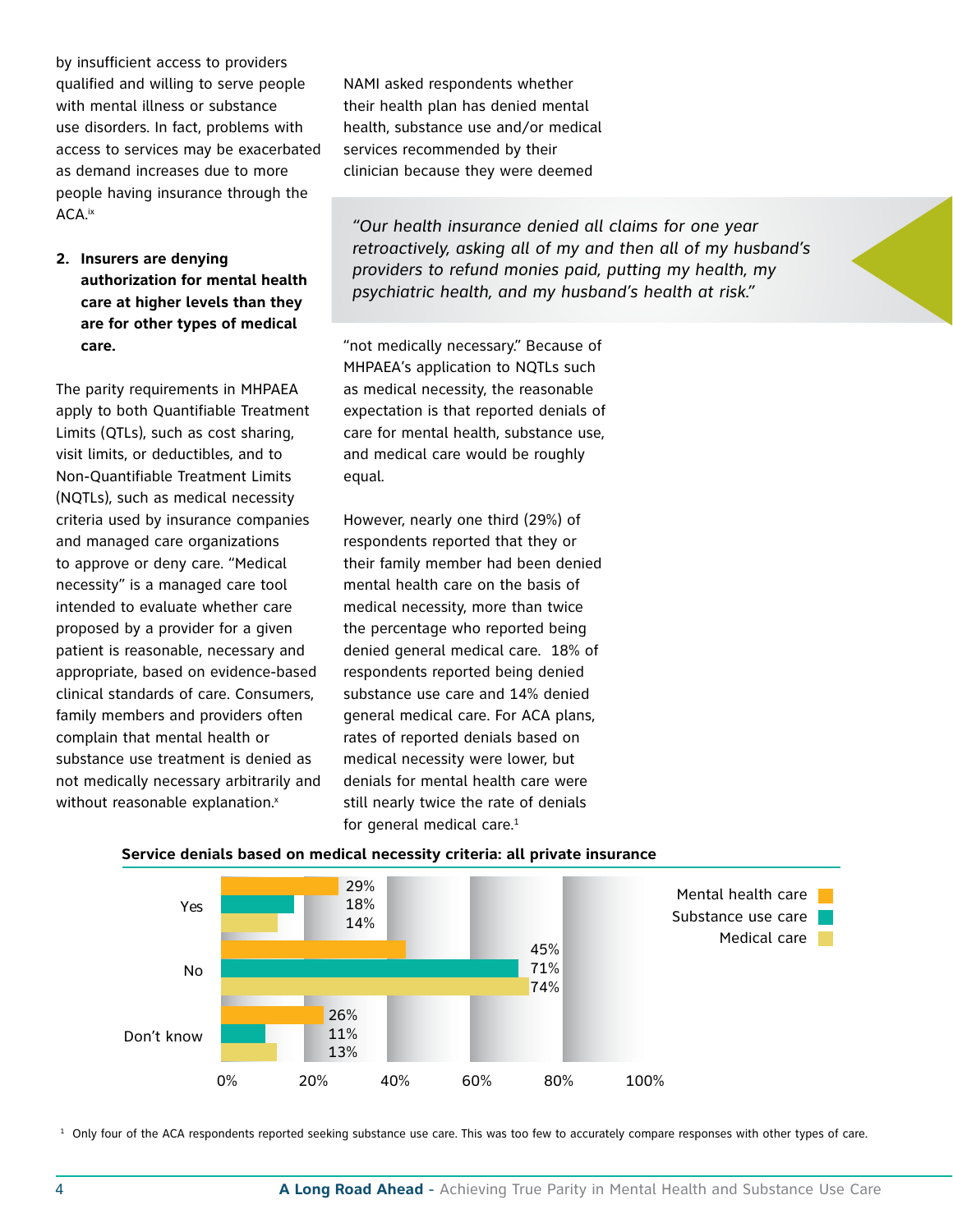

**Service denials based on medical necessity criteria: ACA only**

Historically, there has been lack of clarity about the medical necessity criteria used by insurance companies and managed care organizations for mental health and substance use disorder care.  $x_i$  In the absence of uniform criteria, insurers have adopted their own standards and have often not been forthcoming about informing beneficiaries about these standards.<sup>xii</sup> This in turn has sparked concerns that insurance companies and managed care organizations deny claims for mental health care at far higher rates than for other medical care. The results obtained in our survey would appear to reinforce these concerns.

In fact, as this report was being finalized, news broke that Beacon Health Options of New York has agreed to change the way it handles mental health and drug and alcohol claims and will be fined \$900,000. The settlement resolved allegations that the company denies mental health claims at twice the rate it does for

*"Our health plan for medical is great. Their behavioral health arm for prescriptions is not great. They have an appeal process but they never even respond to your appeal and even if the doctor shows that the generic didn't work, they still won't approve branded. Luckily, we can pay out of pocket for the medication, but we, his parents, pay for our 20 year old's medication. He could never afford it. Thank God for the Affordable Care Act; at least he is covered on parent's insurance until age 26."*

medical/surgical claims and denies drug and alcohol claims at 4 times the rate.<sup>xiii</sup> Other media stories have also portrayed exceedingly high rates of claims denials for mental health care.xiv

The common use of medical necessity criteria and other utilization management tools to limit care for mental illness is particularly concerning because it is very difficult, if not impossible for consumers and family members to find information on the criteria used to make such decisions. Health insurance policies typically do not include information about medical necessity criteria regarding specific types of care.

This lack of transparency exists as well for summary documents used to provide information about specific plans included in state health insurance marketplaces under the ACA. Without transparent, easily available information, the ability of mental health consumers to make informed choices about plans - or to assert their rights in the face of adverse decisions - is severely hamstrung.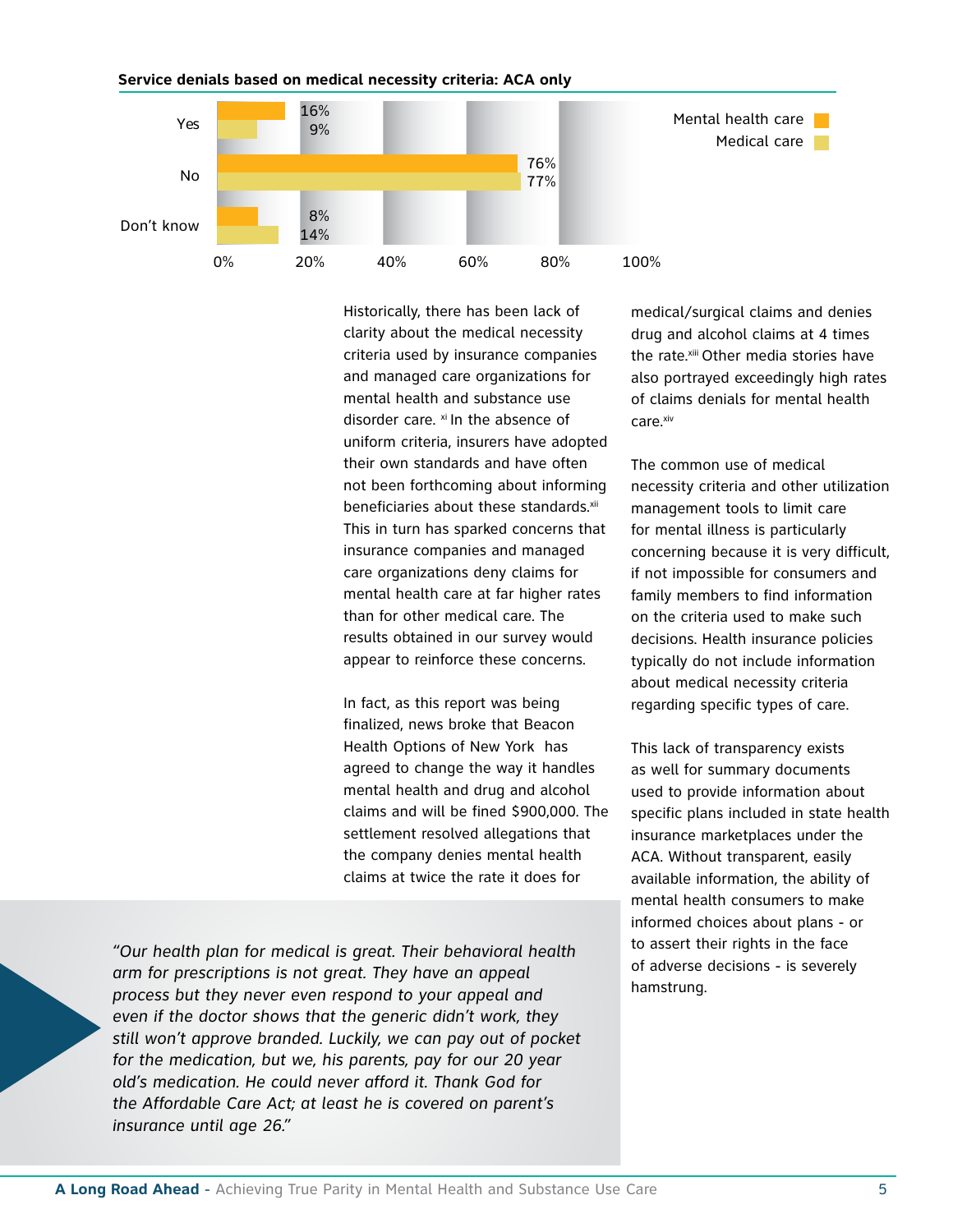**3. There appear to be significant barriers to accessing psychiatric medications in health insurance plans.** 

Insurance plans generally cover prescription drugs on a tiered basis. Tier one medications are most easily available and most affordable. Higher tier medications are more expensive and are frequently not available except through specific requests for exceptions or authorizations.

The imposition of specific limitations on psychiatric medications is particularly problematic because these medications are frequently not interchangeable. The National Institute of Mental Health (NIMH) explains that psychiatric "medications work differently for different people." Factors affecting variability include diagnosis; age, sex and body size; genetics; physical illness; diet and others. "Some people get side effects from specific medications, others don't." xv

In view of this, decisions about psychiatric medications must be made carefully between the treating clinician and his or her patient. The effectiveness and side effects of the prescribed medication must be carefully monitored. Restrictions imposed by insurance companies through tiered formularies can deprive individuals of these safeguards and upset the often delicate balance of a psychiatric medication regimen.

NAMI contracted with Avalere Health to conduct a review of drug formularies in plans provided through health insurance marketplaces in selected states. Formularies for 84 health plans were analyzed to assess coverage of three

classes of psychiatric medications, Antipsychotics, Antidepressants, and SSRIs/SNRIs (selective serotonin reuptake inhibitors [SSRI] and selective norepinephrine reuptake inhibitors [SNRI]) used commonly to treat depression.

The results were troubling, particularly for coverage of antipsychotic medications used in the treatment of schizophrenia and other disorders characterized by psychosis.

For antipsychotics, more than half of the health plans (47) covered fewer than 50% of analyzed drugs, meaning that the majority of antipsychotic medications weren't available to plan participants at all.<sup>xvi</sup> Additionally, although a number of plans covered a higher percentage of anti-psychotic medications, a significant proportion of these medications were available only on a restricted, non-preferred basis with high out of pocket costs. For example, a third (28 health plans) placed at least half of covered antipsychotic medications on Tier 3 of the drug formularies, meaning that these drugs could not be prescribed without being subject to higher cost sharing than generic or 'preferred' branded products.

Coverage of antidepressants was somewhat better, with 22 plans covering at least 70% of these medications. Over half (46 health plans) placed at least 50% of these medications on Tier 1 preferred status. Even so, a number of plans placed a significant number of covered drugs on higher cost tiers, with 13 plans placing at least half of the covered antidepressants on Tier 3 and 11 plans placing more than 20% of antidepressants on Tier 4.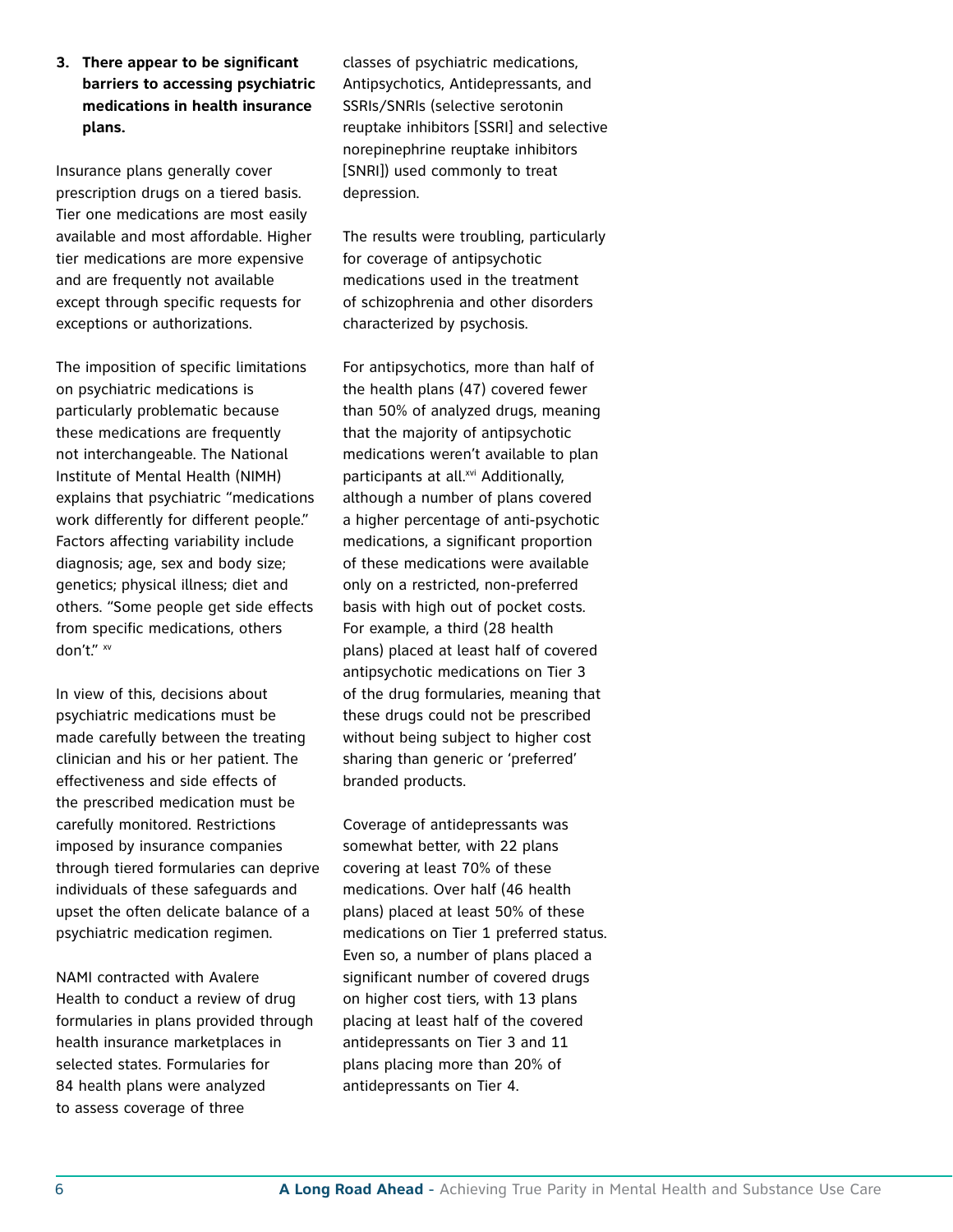More than a quarter (22 plans) covered at least 70% of SSRIs and SNRIs. Nearly half (42 health plans) placed at least 50% of these drugs on Tier 1, while 16 plans placed at least half on Tier 3, and 13 plans placed more than 20% on Tier 4.

There were broad variations in coverage among specific companies administering these plans. Nearly two thirds (48) of the plans were considered "more restrictive" for at least one class of drug, 21 plans were considered more restrictive for at least two of the three analyzed classes, and 12 plans were considered more restrictive for all three classes. Two companies in particular stood out for the restrictiveness of their plans. Nine of eleven Anthem plans included in the analysis were more restrictive for antidepressants and antipsychotics, the other two Anthem plans were more restrictive for all three classes. Further, all seven Humana plans included in the analysis were more restrictive in all three classes.

In a more positive vein, 12 of the analyzed plans covered 100% of all drugs included in the three classes

There were variations across states as well. In Arkansas, three of the four assessed plans covered fewer than 65% of medications in each class. By contrast, in New Jersey, three of four plans covered 100% of the drugs in each class.

Do the restrictions described above constitute a violation of the federal MHPAEA law? As described earlier in this report, this law applies to all ACA plans offered through state health insurance marketplaces. If an ACA plan covers psychiatric medications at levels lower than medications for other health conditions, this may constitute a violation of MHPAEA. However, we do not have sufficient information to so conclude at this point.

**4. Even when covered, the out of pocket costs of medications may pose a barrier to participating in care.** 

NAMI's survey asked respondents whether their health plan covered the cost of medications fully or partly. For those with private coverage, medications for mental health care

| <b>Antidepressants and SNRIs/SSRIs</b>       | <b>Antipsychotics</b>                        |
|----------------------------------------------|----------------------------------------------|
| 1. Plan covered 33% or fewer of analyzed     | 1. Plan covered fewer than 30% of analyzed   |
| drugs within the class.                      | drugs within the class.                      |
| 2. At least 70% of analyzed drugs within the | 2. At least 90% of analyzed drugs within the |
| class were not covered, or placed on         | class were not covered, or placed on Tier 3  |
| Tier 3 or Tier 4.                            | or Tier 4.                                   |
| 3. At least 70% of analyzed drugs within the | 3. At least 90% of analyzed drugs within the |
| class were not covered, or required Prior    | class were not covered, or required Prior    |
| Authorization, Step Therapy, or both Prior   | Authorization, Step Therapy, or both Prior   |
| Authorization and Step Therapy.              | Authorization and Step Therapy.              |

analyzed. None of the four Aetna plans or the two Cigna plans were assessed as having more restrictive coverage.

were slightly more likely to be covered fully (10%) or partly (87%), when compared with medications for

**Criteria for Identifying Restrictive Plans**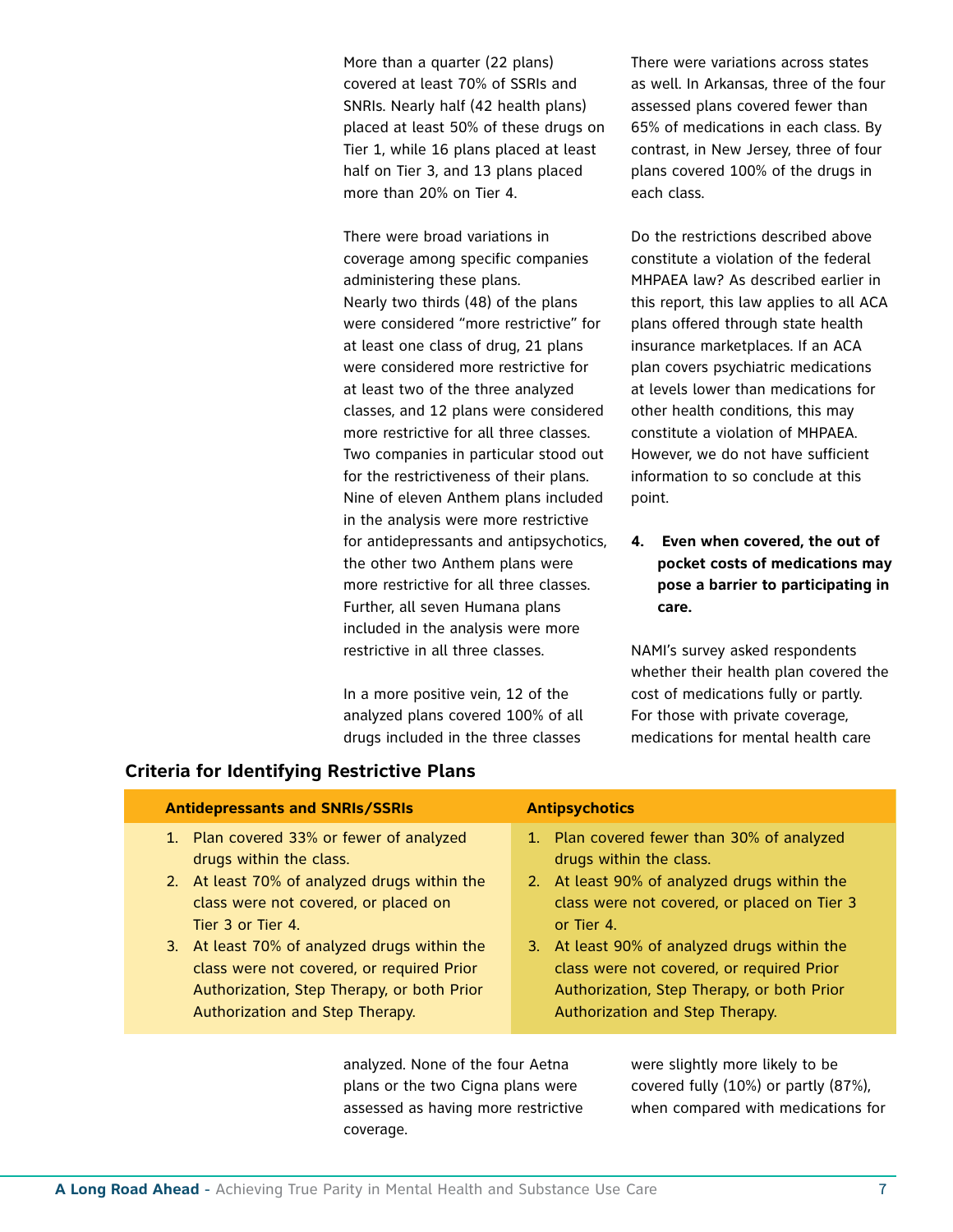*"Once I aged out of my parents' plan (which was very good coverage) the cost of my medications tripled. I could no longer get a three-month supply for meds I had been on for years, only a one-month supply. I chose the plan because of the low advertised cost of prescriptions, but they have yet to be those prices. Increased cost was the reason I stopped all four of my psychiatric medications within two months of each other."* 

medical care (fully, 8%; partly 85%). Participants were less likely to know about substance use medications, though full cost coverage lagged slightly behind mental health (8%) and partial coverage was far lower (51%).

Medication cost coverage under ACA plans was similar with medications for mental health care slightly more likely to be covered fully (12%) or partly (88%) when compared with medications for other types of medical care (fully, 11%; partly 83%).

However, partial coverage of medications can result in significant out of pocket costs for beneficiaries, costs that are sometimes so high that people choose to forego needed prescription drugs. This proved to be the case for a number of respondents to our survey.

When asked whether, due to cost, they had been unable to fill a prescription for mental health, substance use, or medical care, 17 percent of respondents reported that they were unable to fill prescriptions for mental health care, 30 percent







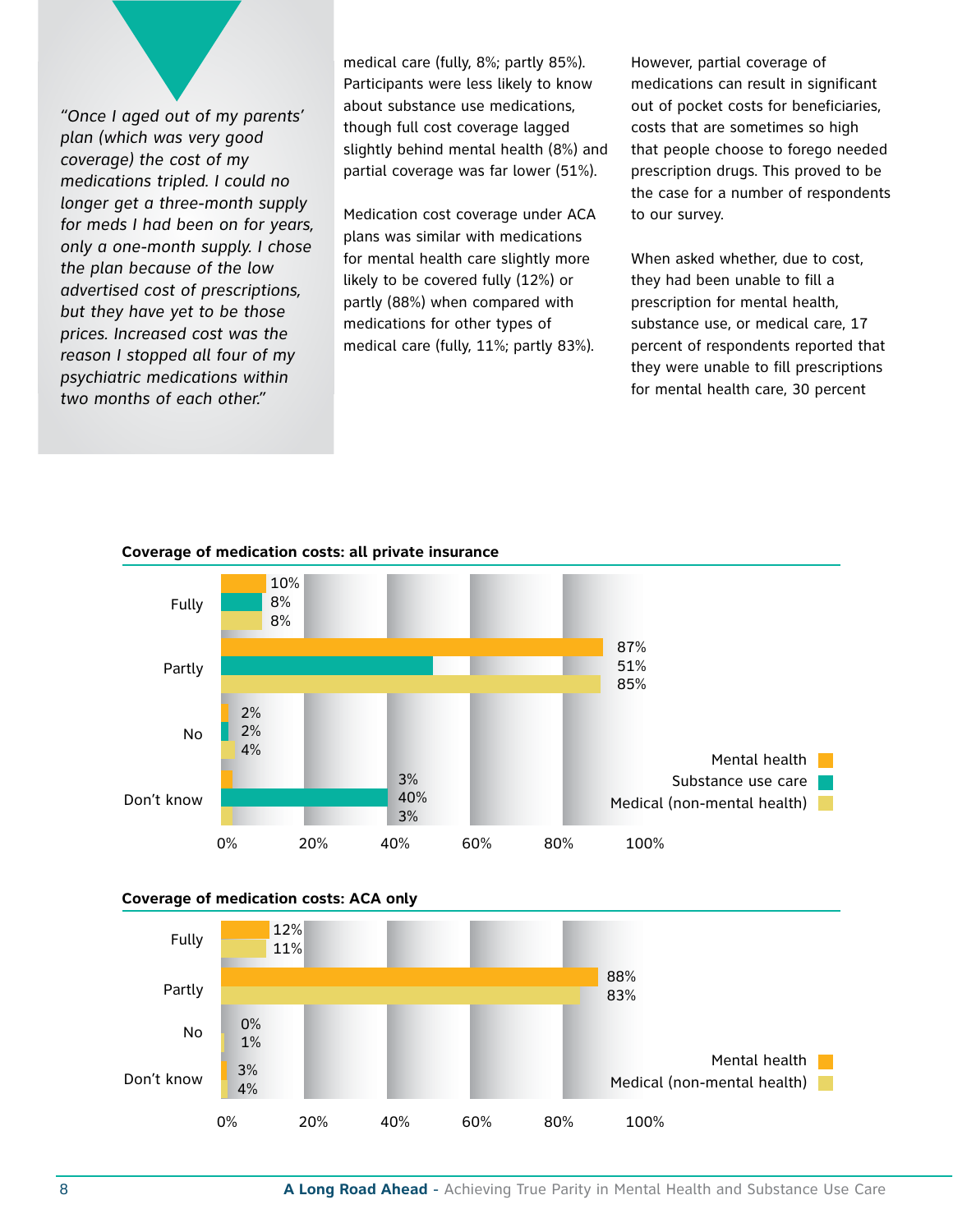reported that they were unable to fill prescriptions for substance use disorder care and 33 percent reported that they were unable to fill prescriptions for other medical care.

These percentages were even higher with ACA marketplace plans than for insurance plans in general (mental health 32%; general medical 33%). Since the income profiles of respondents in both groups were similar, this suggests that out of pocket costs for prescription drugs are higher in ACA plans than other types of insurance plans.

Co-insurance requirements in health plans can be particularly problematic for consumers. Co-insurance requires beneficiaries to pay a fixed percentage of the costs of the service or medication. Medications on higher tiers in ACA plans are often subject to co-insurance as opposed to a flat fee, or copayment. Consumers who purchased ACA plans may not have been aware of the difference between these two practices, which can mean widely varied out of pocket costs. When the cost of a prescription drug is \$900 per month, as is the case

with some antipsychotic medications, a 40% co-insurance requirement requires the person to pay \$360 per month out of pocket. Such costs are unsustainable for many consumers and thus may serve as a major barrier to taking needed psychiatric or other types of medications.

**5. Out of pocket costs may present a greater barrier to inpatient and outpatient mental health care than inpatient or outpatient medical specialty care.** 







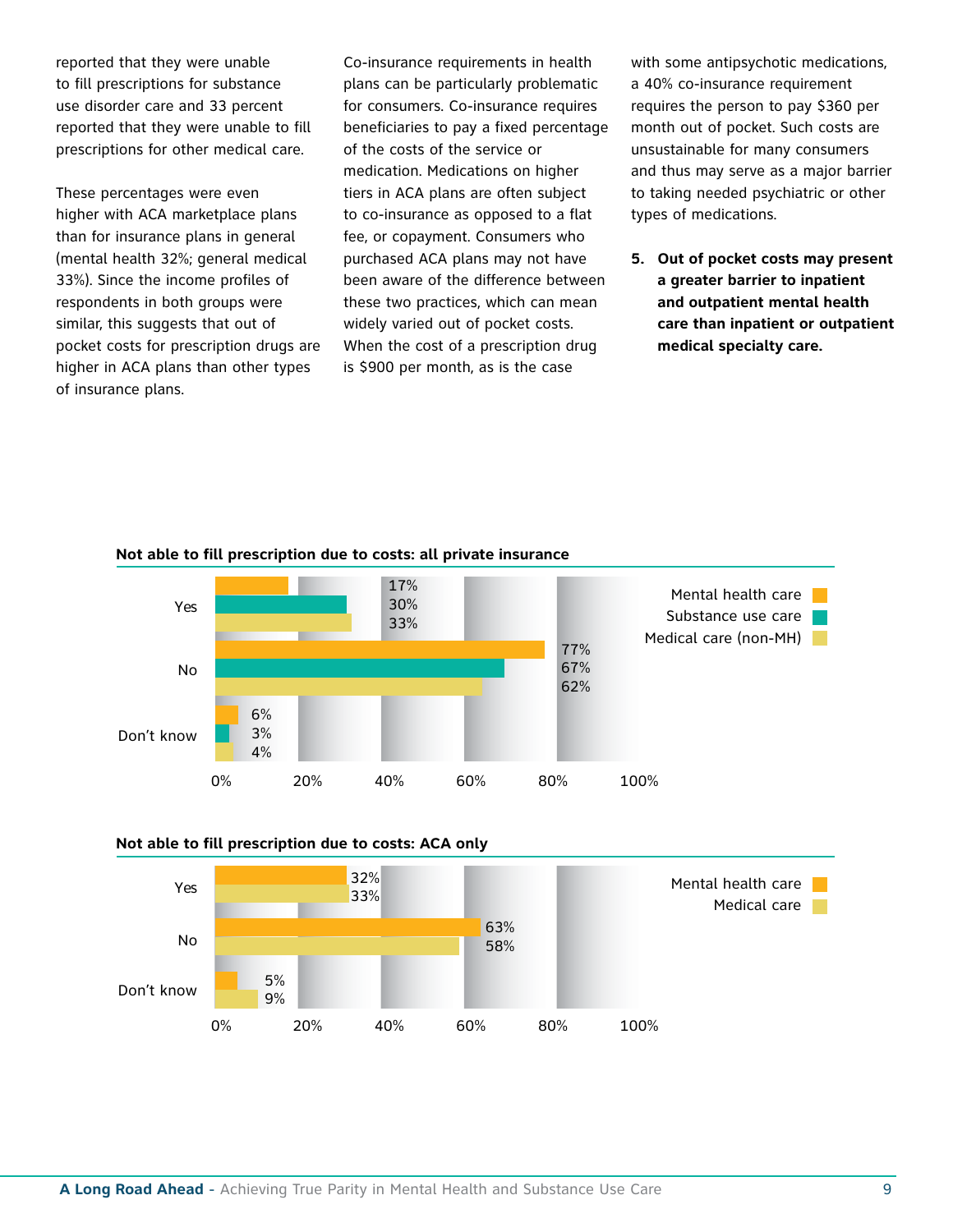*"My income per month is \$860. My co-pays for medical and mental health are often \$120-\$160. If I cancel mental health appointments because I am broke, the therapist or psychiatrist notes state that I am non-compliant. I pay \$120 to \$180 on past hospital stays, which had fees before I met my deductible. I pay \$400 a month to rent a room. I choose to stay on my meds so I skimp on nutrition."*

More respondents cited out of pocket costs (deductibles, co-pays, coinsurance) as barriers to seeking inpatient or outpatient mental health care than for primary care or inpatient or outpatient medical specialty care. This was true as well for ACA plans. More information is needed to determine whether these differences reflect higher out of pocket costs for inpatient and outpatient mental health care than for other types of medical care, which could constitute non-compliance with the federal parity law.

Also noteworthy is that many of our survey respondents reported having to pay sizable deductibles in their health insurance policies. These deductibles apply to the costs of all care, whether mental health, substance use, or medical care. Although deductibles in ACA plans did not exceed \$10,000 as was the case with a few non-ACA plans, 20% of the ACA plans carried deductibles from \$2,500 to \$5,000, while 22% had deductibles between \$5,000 and \$10,000. Out of pocket costs of this magnitude may deter people from participating in needed care.

#### **Cost as barrier to care: all private insurance**



#### **Cost as barrier to care: ACA only**



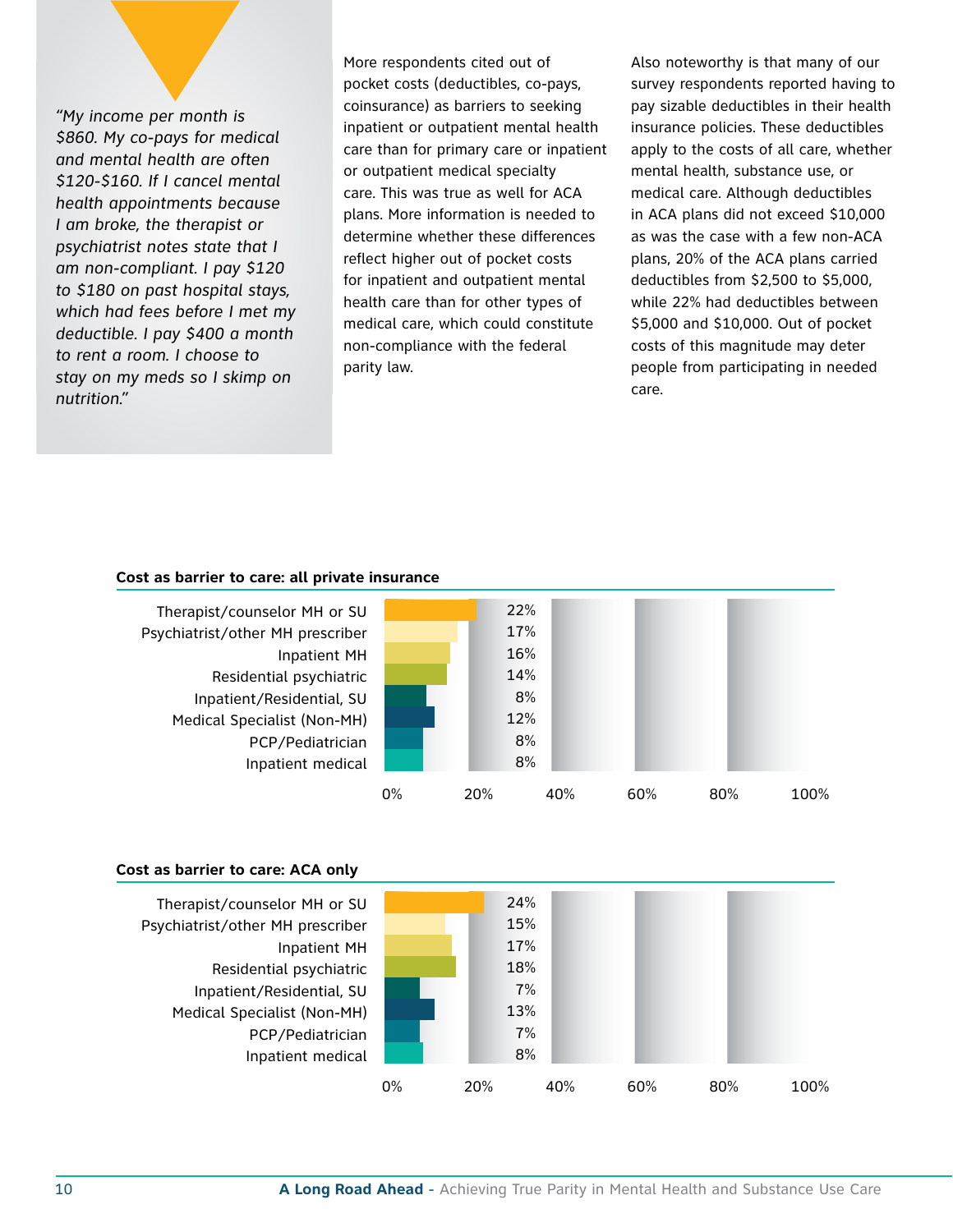#### **Annual deductible: all private insurance**





#### **Annual deductible: ACA only**

**6. When selecting health plans available in State Marketplaces, consumers and family members generally do not have access to information needed to make informed decisions.**

The ACA requires each Marketplace plan to publish a Summary of Benefits and Coverage (SBC) with cost sharing

*"It is impossible to figure out the best way to get coverage for the services I know I need. It's always a crapshoot, and the people at the state exchange are too busy signing people up to help me figure out how to get the subsidy that I think I am entitled to. But the rules are so complicated and have so many exceptions. The ACA is a better solution than the system we had before, but it is still too hard to afford, too complicated, and people are still going to fall through the cracks."* 

and coverage information. These documents do not include the kind of detailed information about coverage that mental health consumers need to make informed decisions about the plans that are best for them. For example, these documents typically do not include information about provider networks, meaning that a consumer would be unable to determine if his or her psychiatrist is part of the network.<sup>xvii</sup> Additionally, even when provider information is available, for example through the shopping function in Healthcare. gov, the provider directories provided by plans are often inaccurate and outdated.

More detailed information about provider networks, out of pocket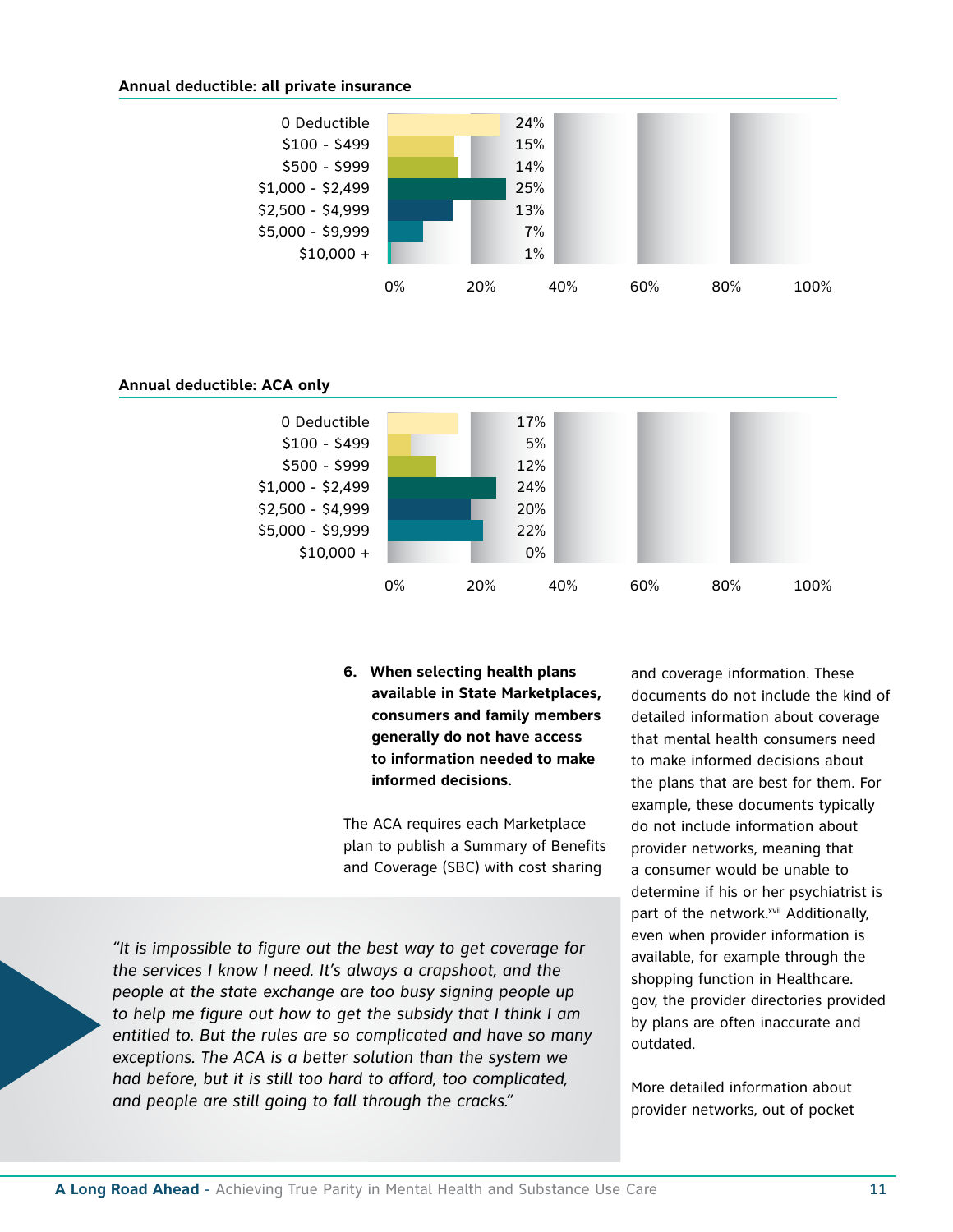costs, and specific services covered may be found in documents known as Evidence of Coverage (EOC) or Certificates of Coverage. However, these documents are frequently not publicly available. The Avalere analysis of 84 plans revealed that these more detailed plan documents were publicly available for only 15 of the 84 plans analyzed.<sup>xviii</sup> Eight of the 15 plans for which detailed documents were available were in California, which has a state law requiring the publication of detailed documents about plans." xix

Even when more detailed documents are available, they are generally quite complicated and may not contain the level of detail required. As noted by

Avalere, the more detailed documents are written in different formats and with varying levels of detail. For example, some "plan documents contained broad statements (e.g. 'prior authorization may be required, or services not covered') without additional information." xx

The lack of specificity in Summary of Benefits and Evidence of Coverage documents is problematic not only for consumers trying to make informed choices about plans that are best for them. Lack of specificity in these documents also inhibits conducting a detailed assessment of whether plans are complying with requirements of the federal parity law.

A recent study conducted by researchers at Johns Hopkins University illustrates this difficulty. The researchers analyzed plan offerings on the health insurance marketplaces in two states. When trying to assess parity in non-quantitative treatment limits, they observed that, "summary documents do not provide information on how medical management protocols (for example, provider network admission standards, fee schedules, step therapy protocols and medical necessity determinations) are applied to covered benefits." xxi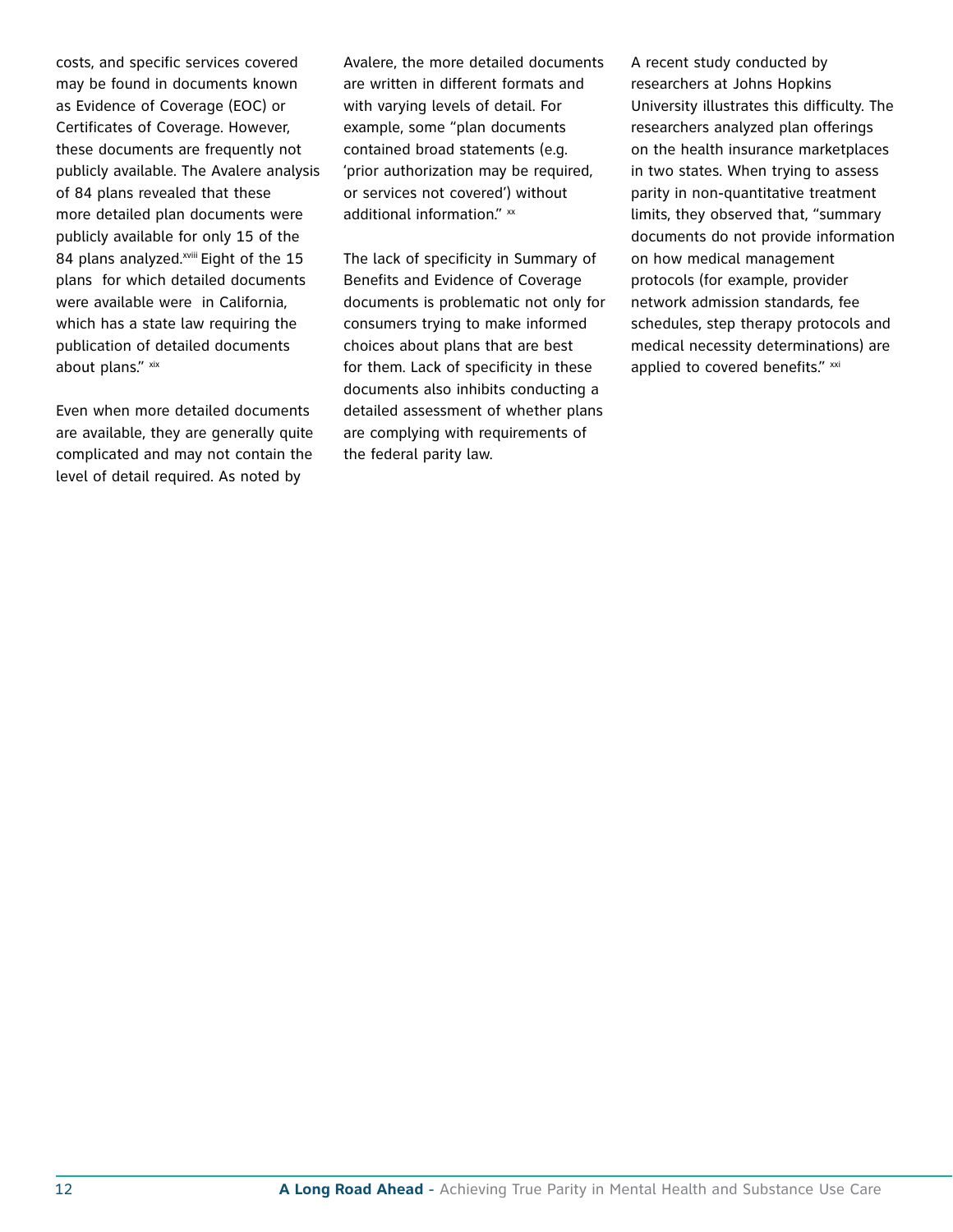## **POLICY RECOMMENDATIONS**

#### **1. Strong enforcement of MHPAEA is needed.**

The enforcement scheme for MHPAEA is complicated. States have primary authority over implementation. However, the U.S. Department of Labor has primary enforcement responsibility for self-insured employee plans (the majority of employees in plans subject to MHPAEA). Further, the U.S. Department of Health and Human Services, through its Center for Medicare and Medicaid Services (CMS) has enforcement authority when states fail to exercise this authority. xxii

A complex, multi-faceted enforcement scheme of this kind creates confusion, both among consumers and agencies responsible for enforcement. Federal and state agencies responsible for enforcement should work with consumer and family organizations and other stakeholders to develop an easily accessible mechanism to report incidents of non-compliance with the federal parity law. The two agencies with federal oversight must establish a procedure for monitoring these reports for patterns of noncompliance and develop procedures to help ensure enforcement.

#### **2. Insurers should be required to publish the clinical criteria they use to approve or deny care.**

Respondents to our survey revealed that insurers deny authorization for mental health care at higher levels than they do for other medical care. It is difficult to prove that disparate levels of denials for mental health care relative to other medical care violate MHPAEA. To do so requires comparisons of the clinical protocols used by insurers for mental health

care with those used for medicalsurgical care. It also requires assessment of whether insurers are accurately applying these clinical protocols to decisions in individual cases.

It is currently very difficult to access clinical protocols such as medical necessity criteria for purposes of review and comparison. HHS should require all plans participating in health insurance exchanges to publish these clinical protocols in publicly accessible sites such as HealthCare.gov and exchange websites established by states. Additionally, the Substance Abuse and Mental Health Services Administration (SAMHSA), in consultation with the National Institute of Mental Health (NIMH), the Assistant Secretary for Planning and Evaluation (ASPE) and other relevant HHS agencies, should promulgate guidance to health plans on appropriate clinical criteria for insurers to use in approving or denying mental health and substance use care.

**3. Health plans should be required to publish accurate lists of providers, including mental health providers, participating in plan networks and to update those lists regularly.**

Narrow, limited provider networks have been identified nationally as a problem in health insurance exchanges and our survey revealed that this is a problem for mental health care in all types of insurance plans, whether employer based or through the ACA. In recognition of this, the final rule published by CMS establishing Benefit and Payment Parameters for 2016 requires Qualified Health Plans participating in health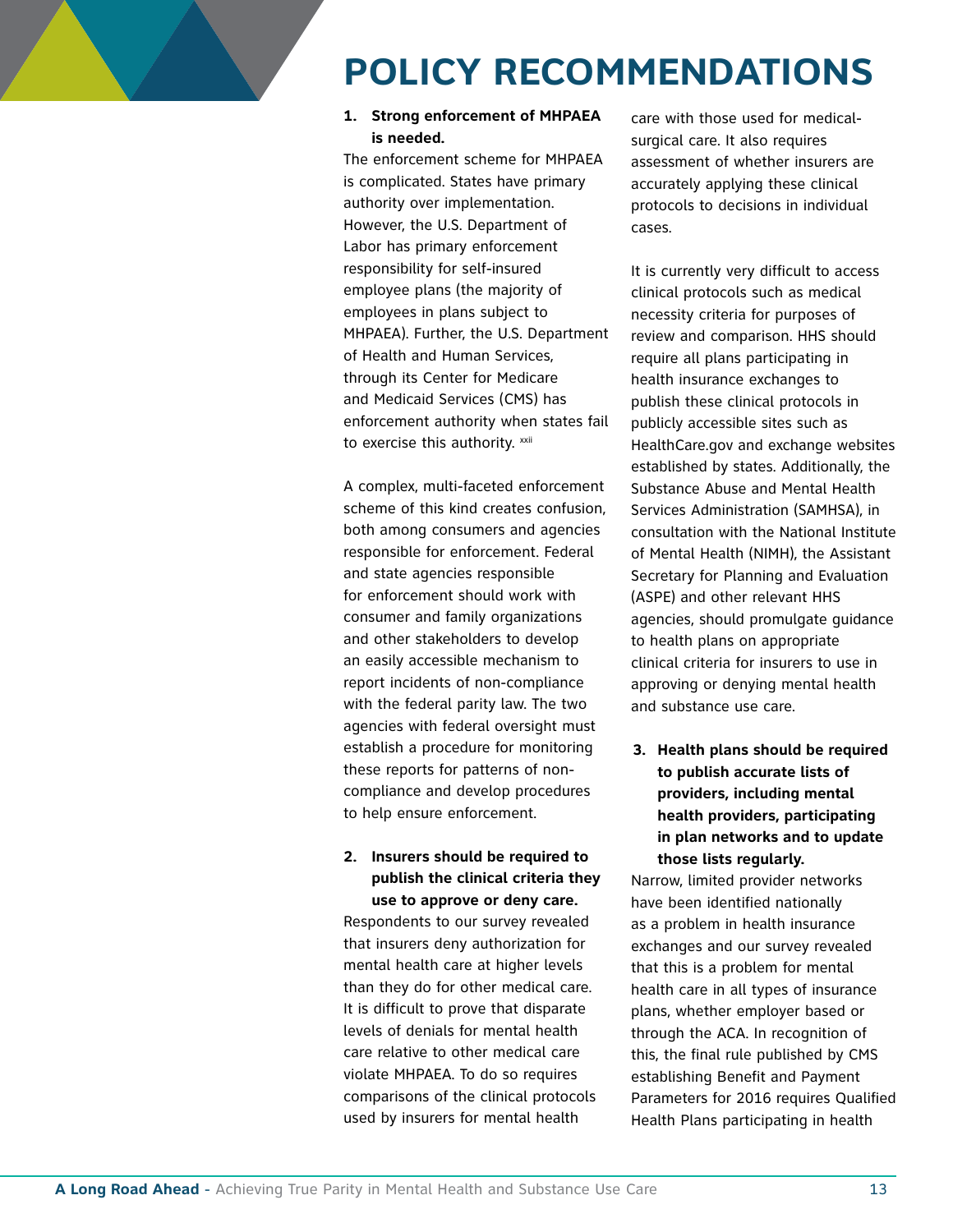insurance marketplaces to publish upto-date, accurate and complete plan specific provider directories, including information on which providers are accepting new patients. xxiii

The National Association of Insurance Commissioners (NAIC) is currently drafting model state network adequacy legislation. This model legislation should include similar requirements as the federal Benefit and Payment Parameters for 2016, with specific focus on ensuring adequacy for specialties that have been historically under-represented in health insurance networks, such as psychiatrists, psychologists and other mental health professionals. NAIC model legislation is not binding on states but frequently serves as a model for state laws.

#### **4. HHS should require all health plans to provide clear and understandable information about benefits and should be required to make this information easily accessible.**

Health plans should be required to provide sufficiently detailed information in easily understandable language to enable consumers and advocates to compare health and mental health benefits in plans offered through state and federallyfacilitated health insurance exchanges. Detailed plan documents should include all information necessary for consumers and advocates to make informed decisions about the best coverage to purchase. At a minimum, information disclosed should include the following:

- an accurate up-to-date provider network listing;
- quantifiable limits on coverage including inpatient and outpatient treatment;
- medical necessity criteria or other utilization review practices;
- • prescription drug formularies and the policies for approval;
- information to calculate out-ofpocket costs; and
- types of mental health and substance use benefits covered.

Health plan information should be accessible to consumers before enrollment, through health plan websites or by telephone. Finally, HHS should develop a uniform system for health plans to report this information to consumers and advocates and make it easy to find.

#### **5. Congress and the Administration must work together to decrease out of pocket costs in the ACA for low income consumers.**

Out of pocket costs include deductibles, copayments, and coinsurance for covered services. They do not include the costs of insurance premiums. Although individuals or families with incomes below 250% of the Federal Poverty Levelxxiv who purchase Silver Plans are eligible for subsidies to defray out of pocket costs, these costs can still be very high.<sup>xxv</sup> Many respondents to our survey reported very high out of pocket costs, so high that they or their family member sometimes chose to forego needed mental health or medical-surgical care. As implementation of the ACA moves forward, careful consideration must be given to lowering out of pocket limits, particularly for low income individuals. Otherwise, the goal of increasing access to care, including mental health and substance use care may be frustrated.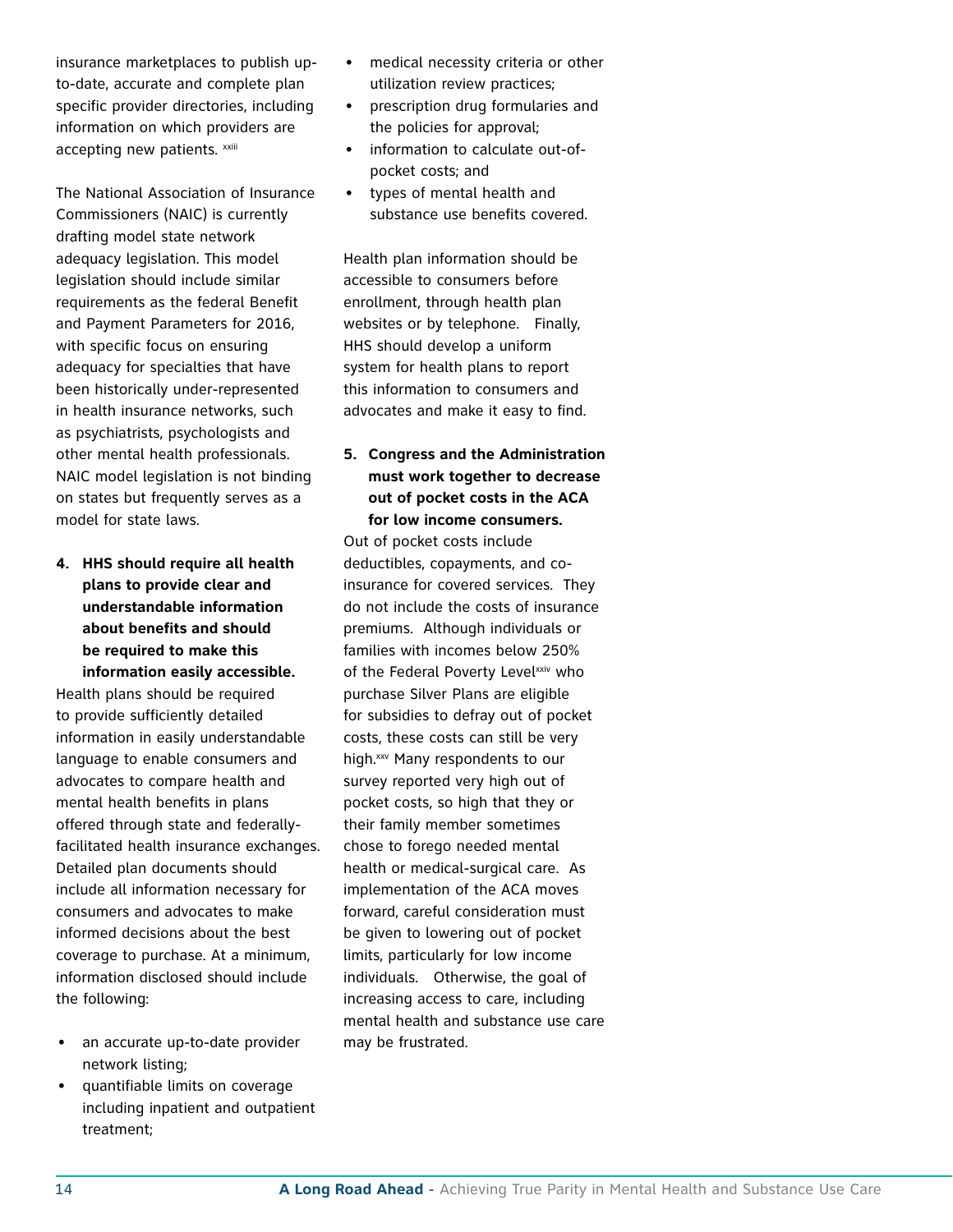## **APPENDIX 1: Methodology and Coverage for Care Survey Sample Characteristics**

Information for this report derives from two primary sources, a NAMI survey on the experience of health coverage and an analysis of Health Insurance Marketplace and State Exchange Plan benefits performed by Avalere Health under contract with NAMI.

#### **NAMI Coverage for Care Survey**

In September and October of 2014, NAMI released a nationwide online survey of individuals and families of adults or children in need of mental health and/or substance use care. The survey inquired about access to, and out of pocket costs for, services and medications to treat general medical, medical specialty (non-mental health), mental health or substance use conditions. Eligible respondents could have any type of private or public health coverage including insurance obtained through health insurance marketplaces established under the Affordable Care Act (ACA).

#### **Avalere Health Analysis**

Analysis of formularies offered in the Qualified Health Plans relied on the Avalere Health proprietary PlanScape database and examined formulary coverage of mental health drugs by 84 selected Marketplace plans offered in 15 states. Avalere also performed a review of Summary of Benefits and Coverage (SBC) and Evidence of Coverage (EOC) documents to compare coverage of mental and physical health benefits.

#### **Coverage for Care Survey Respondents**

The 2,720 respondents were individuals and family members of adults or children who need mental health or substance use care. Of those who started the survey, 70% followed through to completion. Nearly half (48%) answered for themselves, while 40% answered for a child, including adult children, and less than 5% answered for someone else. Persons who were the subject of responses were typically female, white, non-elderly adults with annual incomes below \$25,000. Every state was represented, though most lived in California (577), Colorado (105), Florida (194), Massachusetts (102), Michigan (98), Oregon (105) and Tennessee (108).

A majority of the survey sample (90%) had health coverage, either through private insurance or public programs. The higher than normal overall insured rate, compared to the average insured rate among people with mental illness  $(76%)$ , xxvi is likely because the survey invited respondents to describe their experience of health coverage, rather than enrollment. Mental health and substance use benefits were covered for 2,059 (88%) of the survey population. Almost all children and elderly adults were insured (98%) as were most young adults (90%) and other adults (88%).

Respondents with private insurance coverage (1,225, 45%) are the subject of this report because the final parity rule for private insurance took effect July 1, 2014. Small percentages of the survey sample had Medicaid (5%) or Medicare (10%) in addition to their employer sponsored or individual plan. 220 respondents obtained coverage under the ACA, either through a Qualified Health Plan (121, 4%) or Medicaid expansion (99, 4%).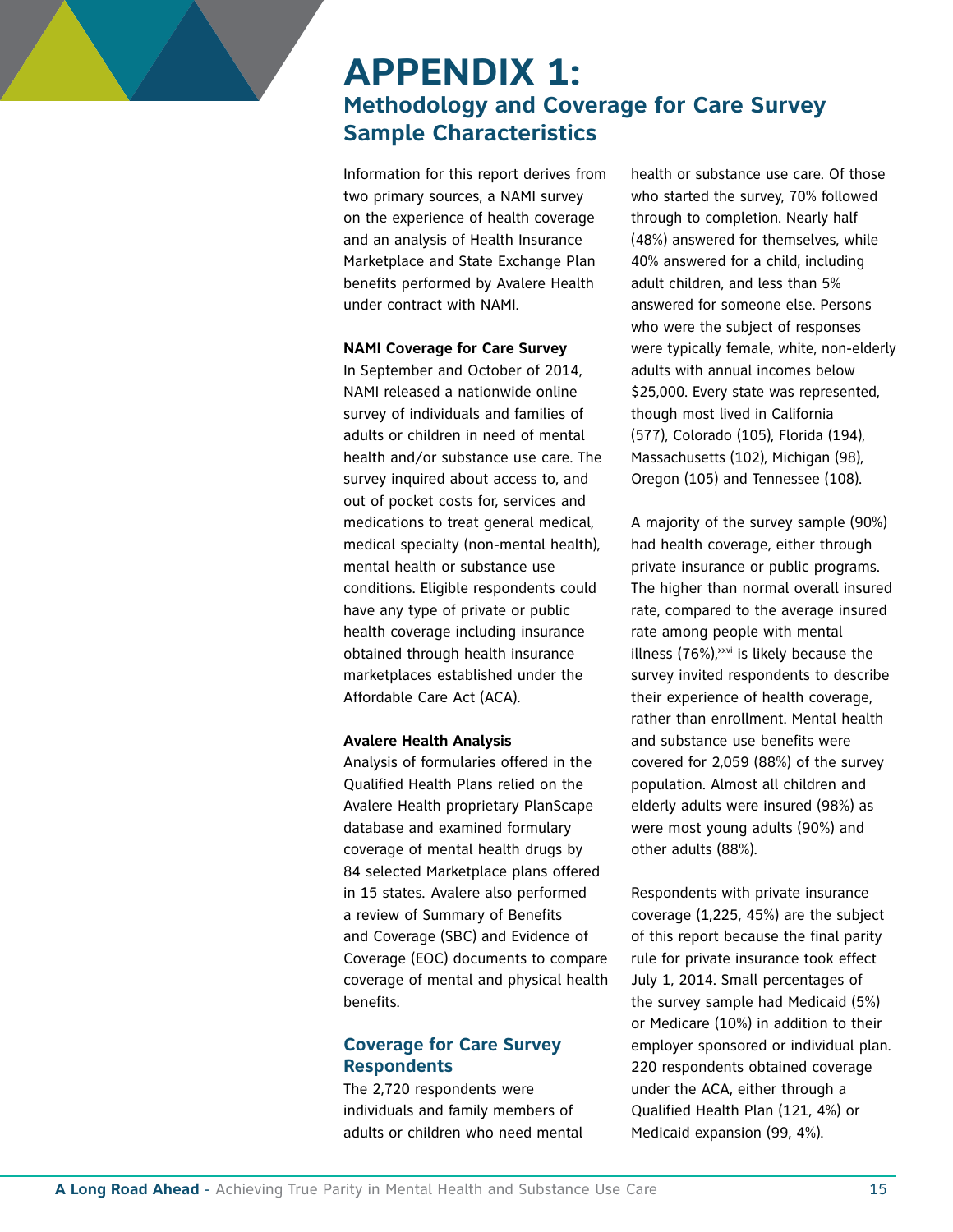

#### **Type of Health Coverage**



#### **Type of Services Used**



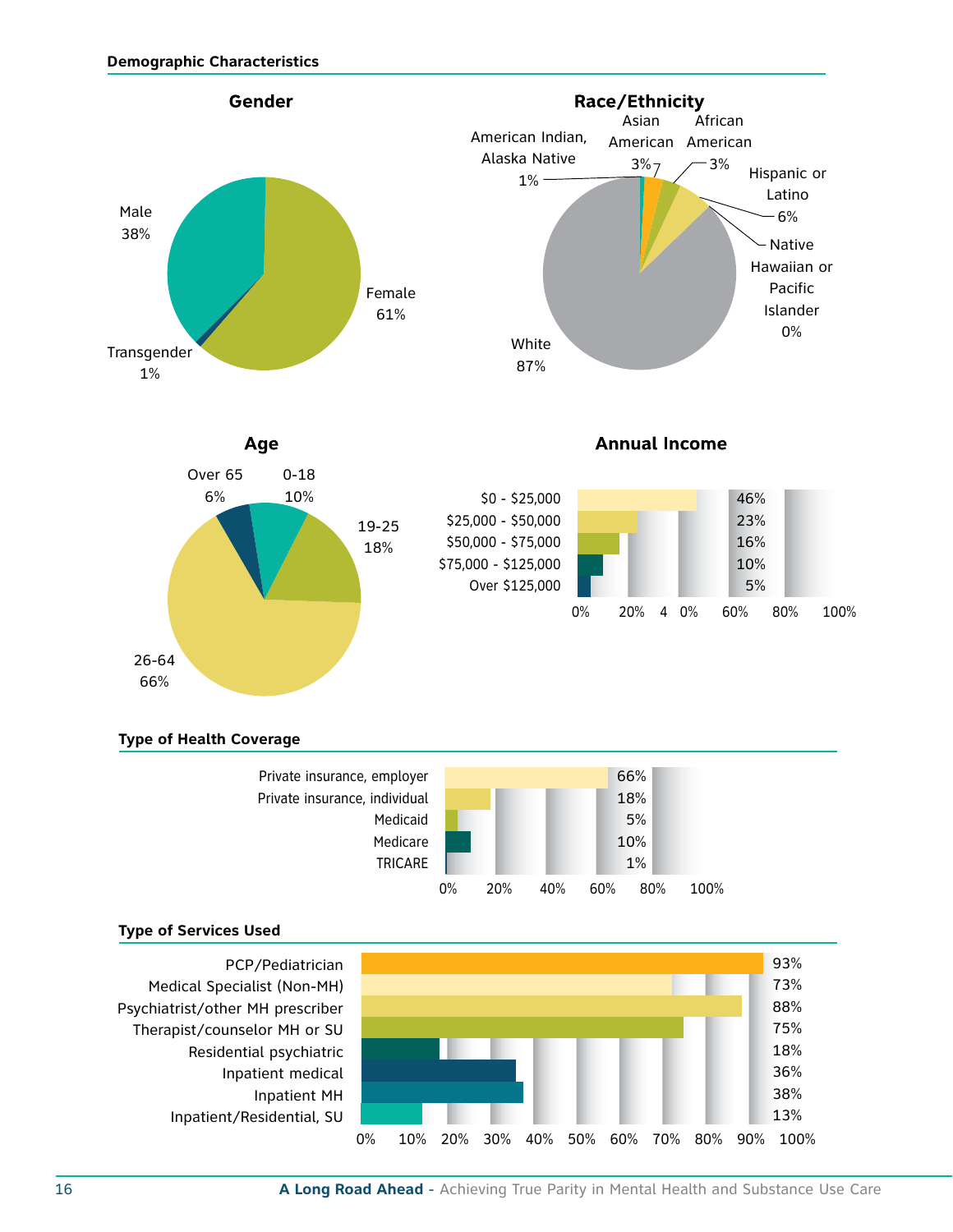### **APPENDIX 2: How do Parity Laws Apply to Types of Health Plans?**

**Two recently enacted federal laws**  strengthen health insurance coverage for mental health and substance use disorder (MH/SUD) services with the intention of making care more available to those who need it.

- **The Mental Health Parity and Addiction Equity Act (MHPAEA) of 2008** *does not* require insurers to provide MH/SUD benefits. However, *if* such benefits are provided, the financial requirements and treatment limitations for MH/SUD benefits must be equal to medical and surgical care.
- **The Patient Protection and Affordable Care Act (ACA)** extends parity by requiring some health plans to provide ten categories of Essential Health Benefits (EHB). Under the ACA, MH/SUD benefits *must* be provided through certain types of plans *in*

While these policies represent an important step forward, gaps remain. The chart below shows which types of health plans are subject to parity requirements under MHPAEA and the ACA.

*compliance with* MHPAEA.

|                                                                                   | Exchange Plans     | <b>Type of Plan</b>                                        |                                                                                                                                                                                                                                                                                         | <b>Subject to</b><br>parity under<br><b>MHPAEA</b> | <b>Subject to</b><br>parity under<br><b>ACA: Essential</b><br><b>Health Benefits*</b> |
|-----------------------------------------------------------------------------------|--------------------|------------------------------------------------------------|-----------------------------------------------------------------------------------------------------------------------------------------------------------------------------------------------------------------------------------------------------------------------------------------|----------------------------------------------------|---------------------------------------------------------------------------------------|
|                                                                                   |                    | Individual                                                 |                                                                                                                                                                                                                                                                                         | No                                                 | <b>Yes</b>                                                                            |
|                                                                                   |                    |                                                            | Small group                                                                                                                                                                                                                                                                             | No                                                 | <b>Yes</b>                                                                            |
|                                                                                   |                    | New Plans                                                  | Self-insured                                                                                                                                                                                                                                                                            | Yes**                                              | No                                                                                    |
|                                                                                   |                    |                                                            | Large group                                                                                                                                                                                                                                                                             | Yes**                                              | <b>No</b>                                                                             |
|                                                                                   |                    |                                                            | Small group                                                                                                                                                                                                                                                                             | No                                                 | <b>Yes</b>                                                                            |
|                                                                                   |                    |                                                            | Individual                                                                                                                                                                                                                                                                              | No                                                 | <b>Yes</b>                                                                            |
|                                                                                   |                    |                                                            | Government plans:                                                                                                                                                                                                                                                                       |                                                    |                                                                                       |
|                                                                                   | Non-Exchange Plans |                                                            | Non-Federal                                                                                                                                                                                                                                                                             | <b>No</b>                                          | No                                                                                    |
|                                                                                   |                    |                                                            | Small or self-funded++                                                                                                                                                                                                                                                                  |                                                    |                                                                                       |
|                                                                                   |                    | Grandfathered Plans+                                       | Self-insured                                                                                                                                                                                                                                                                            | Yes**                                              | <b>No</b>                                                                             |
|                                                                                   |                    |                                                            | Large group                                                                                                                                                                                                                                                                             | Yes**                                              | <b>No</b>                                                                             |
|                                                                                   |                    |                                                            | Small group                                                                                                                                                                                                                                                                             | <b>No</b>                                          | <b>No</b>                                                                             |
|                                                                                   |                    |                                                            | Individual                                                                                                                                                                                                                                                                              | <b>No</b>                                          | <b>No</b>                                                                             |
|                                                                                   |                    | Government plans:<br>Non-federal<br>Small or self-funded++ | <b>No</b>                                                                                                                                                                                                                                                                               | <b>No</b>                                          |                                                                                       |
|                                                                                   |                    |                                                            | * Patient Protection and Affordable Care Act, Section 1302 (a) and (b): http://www.hhs.gov/healthcare/rights/law/index.html                                                                                                                                                             |                                                    |                                                                                       |
| http://www.dol.gov/ebsa/newsroom/fsmhpaea.html                                    |                    |                                                            | ** MHPAEA applies to employer-sponsored health plans with more than 50 employees, including self-insured and fully insured plans:                                                                                                                                                       |                                                    |                                                                                       |
|                                                                                   |                    |                                                            | + MHPAEA does not apply to non-federal governmental plans that have 100 or fewer employees or large self-funded non-federal governmental plans<br>that choose to opt out of MHPAEA: http://www.cms.gov/CCIIO/Programs-and-Initiatives/Other-Insurance-Protections/mhpaea_factsheet.html |                                                    |                                                                                       |
|                                                                                   |                    |                                                            | ++ Grandfathered plans are those that were purchased before March 2010 and remain largely unchanged.                                                                                                                                                                                    |                                                    |                                                                                       |
| A Long Road Ahead - Achieving True Parity in Mental Health and Substance Use Care |                    |                                                            |                                                                                                                                                                                                                                                                                         |                                                    | 17 <sub>2</sub>                                                                       |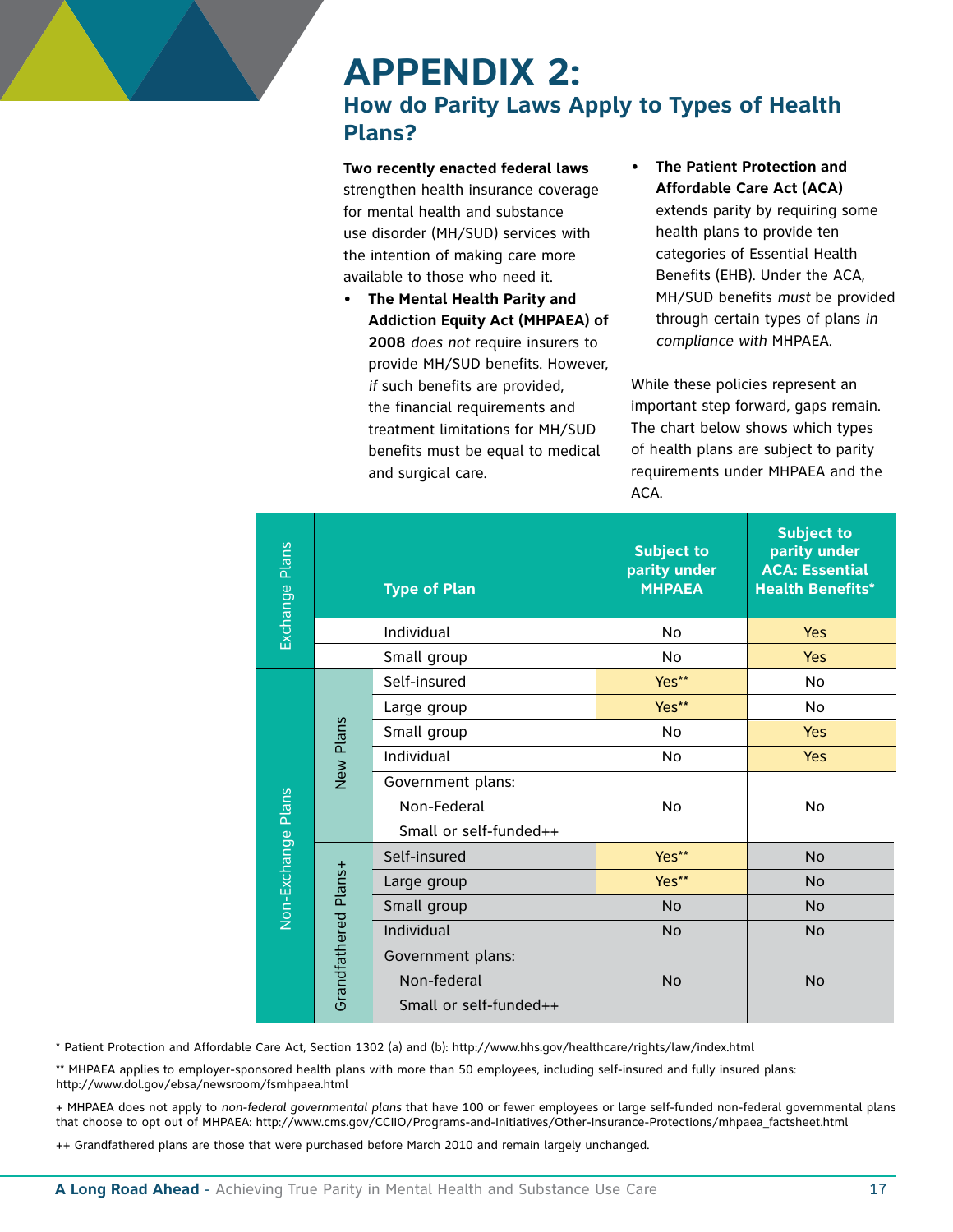## **APPENDIX 3:**

### **Population of Marketplace-Eligible People with Mental Illness**

|                      | <b>Total Marketplace</b>         | % Marketplace eligible with           | # Marketplace eligible |
|----------------------|----------------------------------|---------------------------------------|------------------------|
| <b>State</b>         | eligible population <sup>2</sup> | any mental illness (AMI) <sup>3</sup> | with AMI               |
| Alabama              | 463,000                          | 19.2%                                 | 88,896                 |
| Alaska               | 84,000                           | 17.4%                                 | 14,616                 |
| Arizona              | 647,000                          | 18.4%                                 | 119,048                |
| Arkansas             | 251,000                          | 21.0%                                 | 52,710                 |
| California           | 3,263,000                        | 11.0%                                 | 358,930                |
| Colorado             | 574,000                          | 13.5%                                 | 77,490                 |
| Connecticut          | 236,000                          | 11.1%                                 | 26,196                 |
| Delaware             | 45,000                           | 7.6%                                  | 3,420                  |
| District of Columbia | 32,000                           | 10.1%                                 | 3,232                  |
| Florida              | 2,502,000                        | 10.6%                                 | 265,212                |
| Georgia              | 1,073,000                        | 4.9%                                  | 52,577                 |
| Hawaii               | 53,000                           | 20.0%                                 | 10,600                 |
| Idaho                | 229,000                          | 21.6%                                 | 49,464                 |
| <b>Illinois</b>      | 966,000                          | 14.6%                                 | 141,036                |
| Indiana              | 673,000                          | 15.9%                                 | 107,007                |
| lowa                 | 224,000                          | 11.3%                                 | 25,312                 |
| Kansas               | 244,000                          | 15.0%                                 | 36,600                 |
| Kentucky             | 265,000                          | 12.7%                                 | 33,655                 |
| Louisiana            | 506,000                          | 16.7%                                 | 84,502                 |
| Maine                | 124,000                          | 11.2%                                 | 13,888                 |
| Maryland             | 462,000                          | 6.4%                                  | 29,568                 |
| Massachusetts        | 400,000                          | 16.2%                                 | 64,800                 |
| Michigan             | 699,000                          | 14.8%                                 | 103,452                |
| Minnesota            | 277,000                          | 15.6%                                 | 43,212                 |
| Mississippi          | 293,000                          | 16.6%                                 | 48,638                 |
| Missouri             | 632,000                          | 13.4%                                 | 84,688                 |
| Montana              | 125,000                          | 16.5%                                 | 20,625                 |
| Nebraska             | 237,000                          | 20.1%                                 | 47,637                 |
| Nevada               | 266,000                          | 13.5%                                 | 35,910                 |
| New Hampshire        | 129,000                          | 13.9%                                 | 17,931                 |
| New Jersey           | 586,000                          | 15.7%                                 | 92,002                 |
| <b>New Mexico</b>    | 153,000                          | 6.1%                                  | 9,333                  |
| New York             | 1,214,000                        | 10.0%                                 | 121,400                |
| North Carolina       | 1,098,000                        | 11.8%                                 | 129,564                |
| North Dakota         | 80,000                           | 18.8%                                 | 15,040                 |
| Ohio                 | 962,000                          | 15.1%                                 | 145,262                |
| Oklahoma             | 381,000                          | 20.8%                                 | 79,248                 |
| Oregon               | 339,000                          | 13.8%                                 | 46,782                 |
| Pennsylvania         | 1,171,000                        | 13.7%                                 | 160,427                |
| Rhode Island         | 73,000                           | 28.7%                                 | 20,951                 |
| South Carolina       | 444,000                          | 15.1%                                 | 67,044                 |
| South Dakota         | 100,000                          | 13.4%                                 | 13,400                 |
| Tennessee            | 602,000                          | 14.6%                                 | 87,892                 |
| Texas                | 3,079,000                        | 13.3%                                 | 409,507                |
| Utah                 | 385,000                          | 15.4%                                 | 59,290                 |
| Vermont              | 44,000                           | 22.2%                                 | 9,768                  |
| Virginia             | 816,000                          | 20.9%                                 | 170,544                |
| Washington           | 517,000                          | 14.1%                                 | 72,897                 |
| West Virginia        | 111,000                          | 17.9%                                 | 19,869                 |
| Wisconsin            | 474,000                          | 20.4%                                 | 96,696                 |
| Wyoming              | 67,000                           | 15.0%                                 | 10,050                 |
|                      |                                  |                                       |                        |

2 Kaiser Family Foundation (April, 2014) Marketplace Enrollment as a Share of Potential Marketplace Population.

3 SAMHSA (2013) Enrollment under Medicaid Expansion and Health Insurance Exchanges: 2008-2010 National Survey of Drug Use and Health.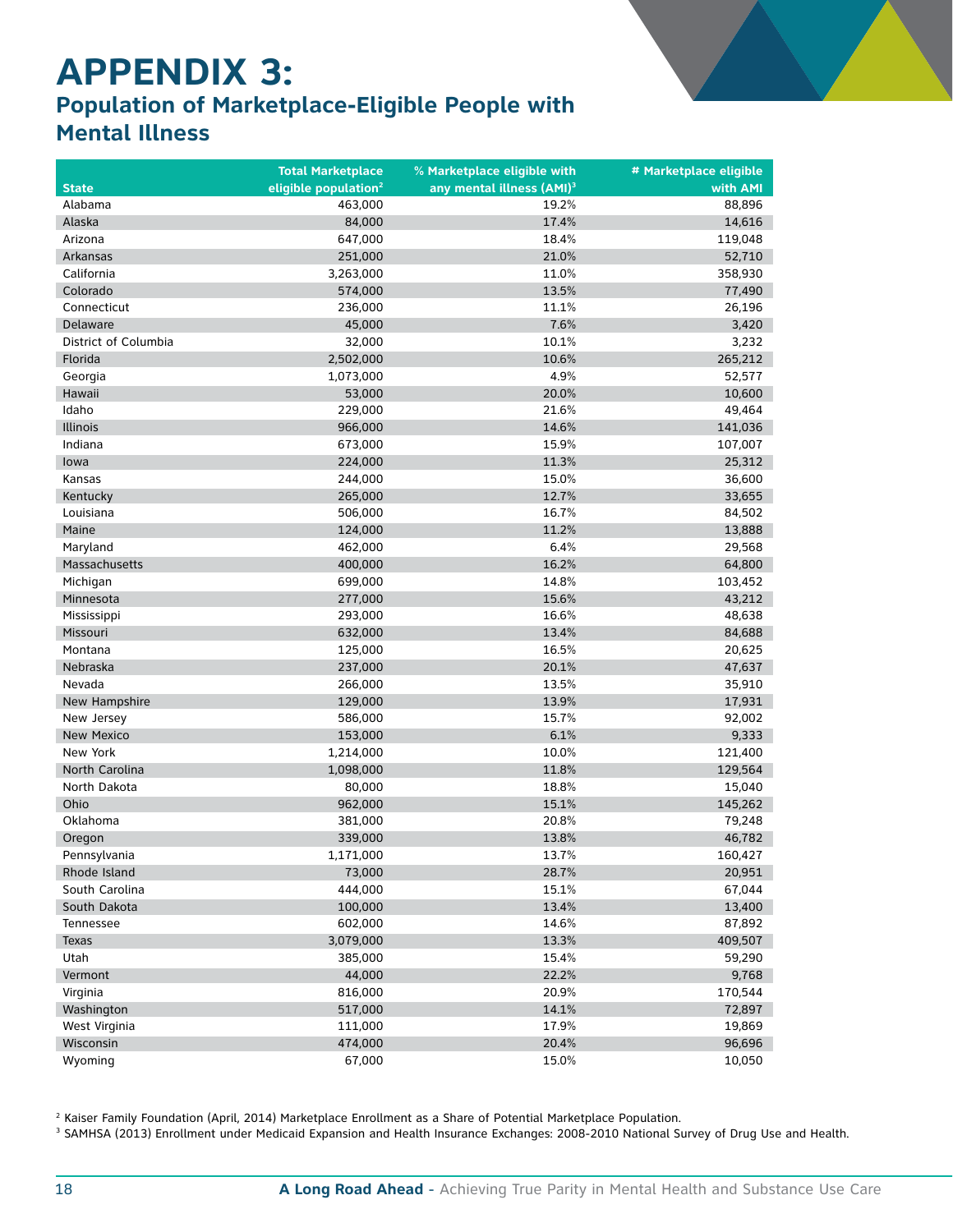## **APPENDIX 4: Glossary**

**Coinsurance:** When the beneficiary, the person who has health insurance, shares the cost of a covered service. This is calculated as a percent (for example, 20%) of the allowed amount for the service. For example, if the allowed amount for an office visit is \$100 and the beneficiary has met their deductible, the co-insurance payment of 20% would be \$20. The health plan pays the remaining allowed amount. (http://www.cms.gov/CCIIO/resources/files/downloads/uniformglossary-final.pdf)

**Copayment:** A fixed amount (for example, \$15) the beneficiary pays for a covered health care service, usually at the time of service. The amount can vary by the type of covered health care service. (http://www.cms.gov/CCIIO/ resources/files/downloads/uniform-glossary-final.pdf)

**Deductible:** The amount the beneficiary owes for covered health care services before the health insurance begins to pay. For example, if the deductible is \$1,000, the plan will not pay for anything except preventive services until the beneficiary has paid \$1,000 for covered health care services. The deductible does not apply to preventive services such as annual check-ups or mental health screening, meaning that the plan will pay regardless of whether the deductible has been met. (http://www.cms.gov/CCIIO/resources/files/downloads/uniformglossary-final.pdf)

**Depression Screening Tools:** Brief questionnaires designed to detect the presence of depression. These tools are not diagnostic, but are used as preventive care to help determine whether the person could benefit from assessment by a mental health professional.

**Formulary:** A list of prescription drugs covered by a prescription drug plan or another insurance plan offering prescription drug benefits. Also called a drug list. (https://www.healthcare.gov/glossary/)

**Out of Pocket Limit:** The amount owed by a beneficiary during a policy period before the health insurance plan begins to pay 100% of the allowed amount. This limit does not include the premium, balance-billed charges or costs for benefits not covered under the plan.

**Network:** The facilities, providers and suppliers the health insurer has contracted with to provide health care services. (http://www.cms.gov/CCIIO/resources/files/ downloads/uniform-glossary-final.pdf)

**Preventive Care:** Routine health care that includes screening, check-ups and patient counseling to prevent illnesses, disease or other health problems. Under the ACA, all Marketplace plans and many other plans must cover a list of preventive services without charging a copayment or coinsurance. This is true even before the deductible is met. Depression screening is an example of preventive mental health care.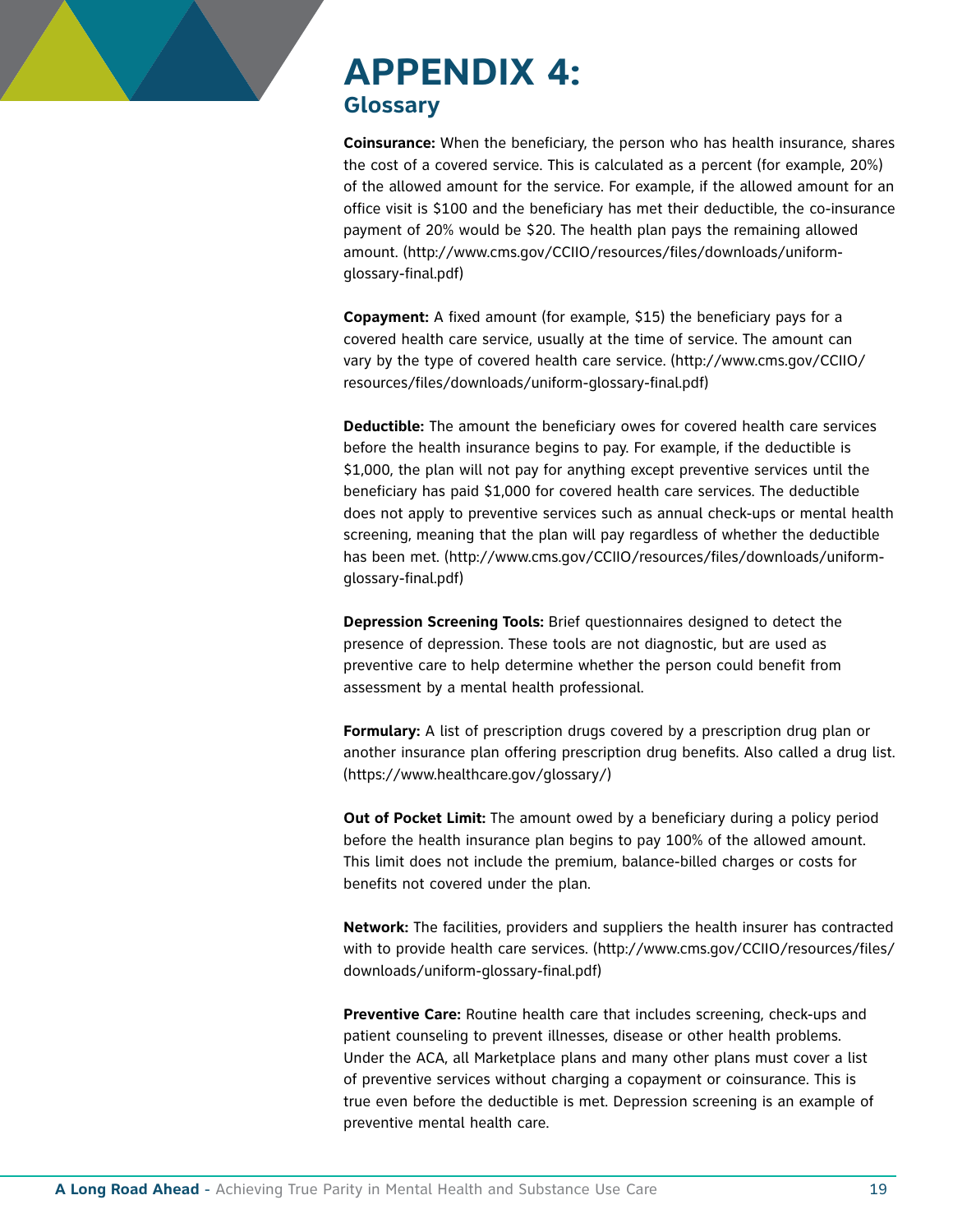**Prior authorization:** A decision by the health insurer that a health care service, treatment plan or prescription drug is medically necessary. Sometimes called preauthorization, prior approval or precertification. (https://www.healthcare.gov/ glossary/)

**Medically Necessary:** Health care services or supplies needed to prevent, diagnose or treat an illness or condition and that meet accepted standards of medicine. (https://www.healthcare.gov/glossary/)

**Non-Quantitative Treatment Limits (NQTL):** Procedures to limit the scope or duration of benefits that do not involve a numerical value in terms of visits, days or costs. NQTLS may include such practices as prior authorization, step therapy and other utilization management techniques to determine whether a given service is medically necessary. Under the ACA, NQTL may be no more restrictive for mental health or substance use care than for medical or surgical care.

**Prior Authorization (also called Prior Approval):** A cost-containment procedure that requires a physician, facility or program to obtain permission from an insurance company or managed care organization before commencing treatment or prescribing a medication.

**Quantitative Treatment Limits (QTL):** Procedures to limit the scope or duration of benefits that involve a numerical value in terms of visits, days or costs. Examples include the number of visits or inpatient days, copays, coinsurance or annual dollar limits. Under the ACA, QTL may be no more restrictive for mental health or substance use care than for medical surgical care.

**Step Therapy:** Step therapy is a type of prior authorization. With step therapy, in most cases, you must first try certain less expensive drugs that have been proven effective for most people with your condition before you can move up a "step" to a more expensive drug. For instance, your plan may require you to first try a generic prescription drug (if available), then a less expensive brand-name prescription drug on its formulary, before it will cover a similar, more expensive brand-name prescription drug. (https://www.medicare.gov/Pubs/pdf/11136.pdf)

**Tier:** A health insurance term to indicate a level of coverage for a given type of care. For example, beneficiaries would pay more out of pocket costs for prescription drugs placed on higher tiers.

**Utilization Management:** Practices used by insurers to evaluate whether requested care is medically necessary, efficient and in line with accepted medical practice. Examples of utilization management practices include prior authorization and step therapy.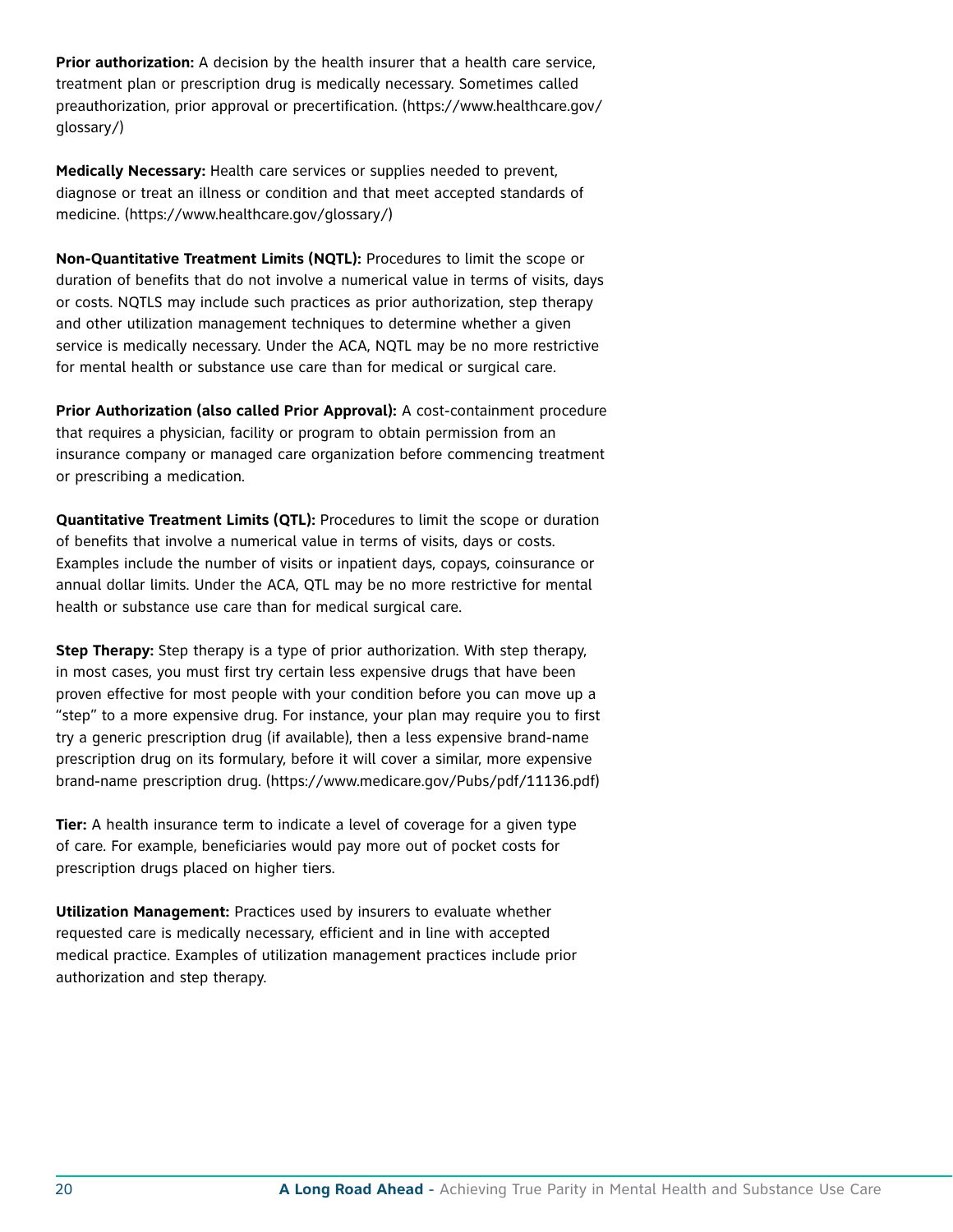## **APPENDIX 5:**

### **References**

#### $\frac{1}{16}$  42. U.S.C. Sect. 300gg-26

 U.S. Department of Labor, "The Mental Health Parity and Addiction Equity Act of 2008 (MHPAEA)," http://www.dol.gov/ebsa/newsroom/fsmhpaea.html, accessed 3/19/2015.

JoAnn Dalrymple, "Mental Health Service Access – Are We Ready for the Tide," ABA Health eSource, 2014-2015, October, 2015, www.americanbar.org/publications/aba\_esource/2014-2015/ october/mentalhealth.html.

Ibid.

Mental Health Association of Maryland, "Access to Psychiatrists in 2014 Qualified Health Plans," 1/26/2015, http://mhamd.org/wp-content/uploads/2014/01/2014-QHP-Psychiatric-Network-Adequacy-Report.pdf, accessed 3/21/2015.

T.F. Bishop, et al, "Acceptance of Insurance by Psychiatrists and the Implications for Access to Mental Health Care," *JAMA Psychiatry*, 2014; 71(2); 176-181.

 $\frac{v_{\text{ii}}}{v_{\text{iii}}}$  Ibid.

S. Collins, P. Rasmussen and M. Doty, "Gaining Ground: America's Health Insurance Coverage and Access to Care After the Affordable Care Act's First Open Enrollment Period," *The Commonwealth Fund*, July, 2014, p. 15, accessed 3/18/2015, https://kaiserhealthnews.files.wordpress. com/2014/07/1760\_collins\_gaining\_ground\_tracking\_survey.pdf

G. Fields and J.C. Dooren, "For the Mentally Ill, Finding Treatment Grows Harder," The Wall Street *Journal*," January 16, 2014, http://obits.al.com/obituaries/birmingham/obituary.aspx?n=davidsperling&pid=174303667&, accessed March 5, 2015.

<sup>x</sup> S.. Pelley, ; M. Rey, ; O. Zill-de Granados, (12/14/2014) Denied. 60 Minutes. CBS http://www. cbsnews.com/news/mental-illness-health-care-insurance-60-minutes/

xi S. Rosenbaum, , B. Kamoie, ., D.R. Mauery, , B. Walitt, . (2003). *Medical Necessity in Private Health Plans: Implications for Behavioral Health Care.* DHHS Pub. No. (SMA) 03-3790. Rockville, MD: Center for Mental Health Services, Substance Abuse and Mental Health Services Administration. *https://publichealth.gwu.edu/departments/healthpolicy/DHP\_Publications/pub\_uploads/ dhpPublication\_3A45C497-5056-9D20-3DAA24F165B5678A.pdf* 

xii L. Gillespie, "Q&A: Achieving Mental Health Parity in Medicaid Managed Care," *Kaiser Health News*, 2/7/2015, accessed 3/5/2015 on *Medpage Today*, *http://www.medpagetoday.com/ PublicHealthPolicy/Medicaid/49924*

xiii R. Karlin, "Attorney General, Insurance Company Reach Settlement on Mental Health Coverage," *Albany Times Union*, 3/5/2015, http://www.timesunion.com/news/article/Insurer-fined-900-000-insettlement-6115886.php

xiv B. Japsen, "60 Minutes Shows Insurers Deny Mental Health Treatment Despite ACA Rules," Forbes, 12/14/2014, http://www.forbes.com/sites/brucejapsen/2014/12/14/60-minutes-shows-mentalhealth-claim-denials-persist-despite-obamacare-rules/, accessed 3/5/2015.

xv National Institute of Mental Health, "Mental Health Medications," http://www.nimh.nih.gov/health/ publications/mental-health-medications/index.shtml, accessed 3/6/2015.

About 25% of the antipsychotic medications assessed by Avalere are often physician administered, so they may be covered under plans medical (non psychiatric) benefits.

xvii S. McCarty, "Helping States Address Transparency of Health Plan Provider Networks," Center on Health Insurance Reforms, Georgetown University Health Policy Institute, Oct. 10, 2014, http:// chirblog.org/helping-states-address-transparency-of-health-plan-provider-networks/, accessed 3/17/2015.

xviii Avalere Health Planscape@, a proprietary database on health insurance exchange plans.

<sup>xx</sup> Ibid.<br><sup>xxi</sup> Berry, K.N., et al, "A Tale of Two States: Do Consumers See Mental Health Insurance Parity When Shopping on State Exchanges," *Psychiatric Services in Advance*, March 2, 2015, pp2-3; http:// ps.psychiatryonline.org/doi/pdf/10.1176/appi.ps.201400582, accessed 3/3/2015; See also, Mental Health America, "Parity or Disparity: The State of Mental Health in America 2015," http://www. mentalhealthamerica.net/sites/default/files/Parity%20or%20Disparity%202015%20Report.pdf, accessed 3/21/2015

xxii Parity Implementation Coalition, "Detailed Summary of the Final Rule," http://parityispersonal. org/sites/default/files/final%20detailed%20summary.pdf, accessed 3/19/2015.

xxiii T. Jost, "Implementing Health Reform: 2016 Benefit and Payment Final Rule, Consumer and Provider Provisions," Health Affairs Blog, Feb. 22, 2015, http://parityispersonal.org/sites/default/files/ final%20detailed%20summary.pdf, accessed 3/19/2015

xxiv The Federal Poverty Level (FPL) for 2015 is \$11,770 for an individual and \$24,250 for a family of 4. xxv Out of pocket limits for individuals with incomes between 100 and 200% of FPL are no more than \$2,250. Out of pocket limits for individuals with incomes between 200% and 250% of FPL are no more than \$5,200.

xxvi Substance Abuse and Mental Health Services Administration, *Results from the 2011 National Survey on Drug Use and Health: Mental Health Findings*, NSDUH Series H-45, HHS Publication No. (SMA) 12-4725. Rockville, MD: Substance Abuse and Mental Health Services Administration, 2012. http://www.samhsa.gov/data/NSDUH/2k11MH\_FindingsandDetTables/2K11MHFR/NSDUHmhfr2011. htm#Fig2-1